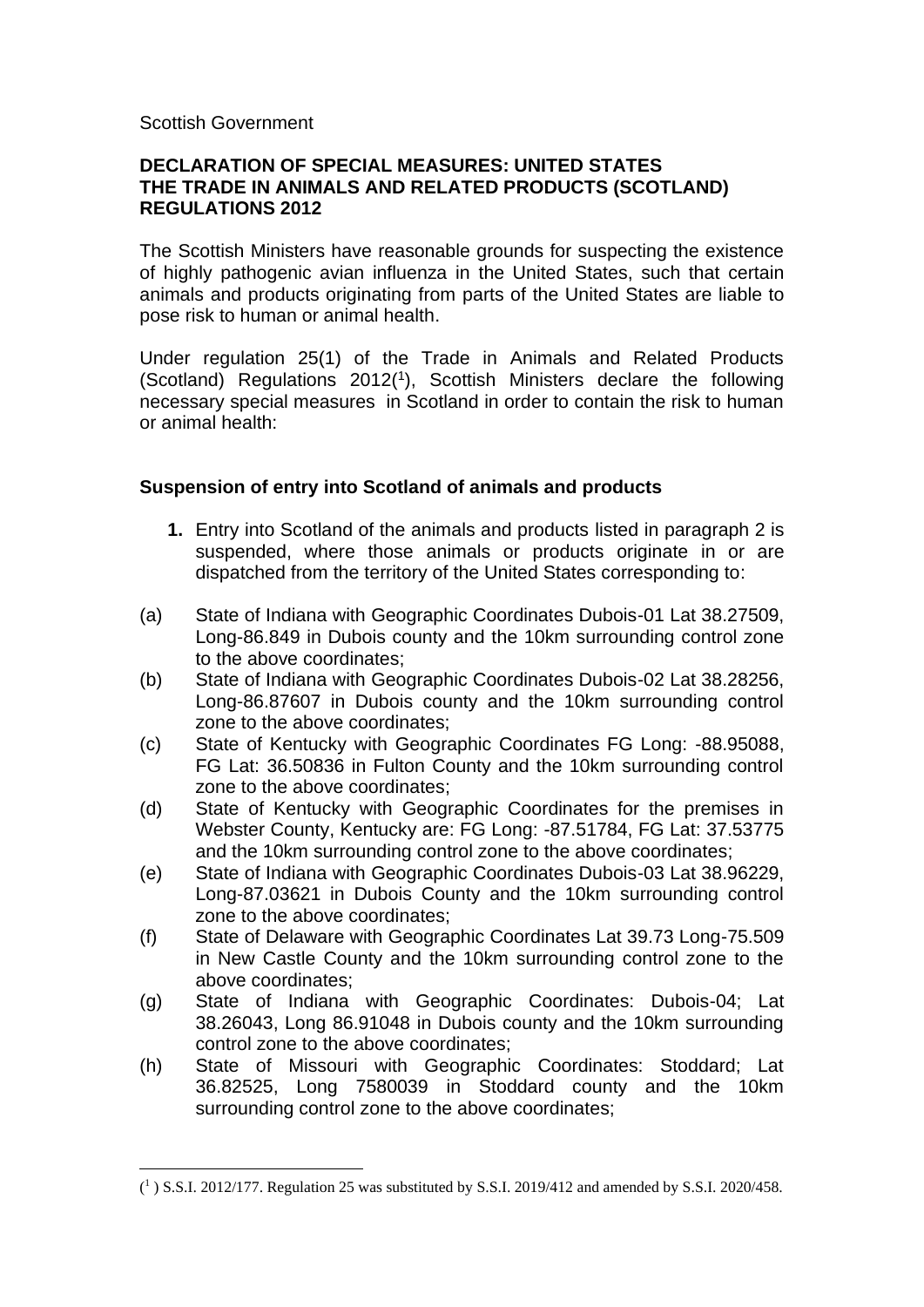- (i) State of Maryland with Geographic Coordinates: Cecil 01; Lat 39.39802, Long 75.80039 in Cecil county and the 10km surrounding control zone to the above coordinates;
- (j) State of South Dakota with Geographic Coordinates: Charles Mix 01; Lat 39.39802, Long 75.80039 in Charles Mix county and the 10km surrounding control zone to the above coordinates;
- (k) State of Iowa with Geographic Coordinates Buena Vista 01; Lat 42.64717, Long 94.96359 in Buena Vista county and the 10km surrounding control zone to the above coordinates;
- (l) State of Maryland with Geographic Coordinates New Castle 02; Lat 39.43208, Long 75.76857 in New Castle county and the 10km surrounding control zone to the above coordinates;
- (m) State of Maryland with Geographic Coordinates Queen Anne's; Lat 39.16107, Long 75.90382 in Queen Anne's county and the 10km surrounding control zone to the above coordinates;
- (n) State of Missouri with Geographic Coordinates Jasper; Lat 37.342, Long 94.5969 in Jasper county and the 10km surrounding control zone to the above coordinates;
- (o) State of Missouri with Geographic Coordinates Lawrence; Lat 37.07883, Long 93.73806 in Lawrence county and the 10km surrounding control zone to the above coordinates;
- (p) State of Maryland with Geographic Coordinates Cecil 02; Lat 39.41333, Long 75.80722 in Cecil county and the 10km surrounding control zone to the above coordinates;
- (q) State of Iowa with Geographic Coordinates Taylor; Lat 40.80716, Long 94.49173 in Taylor county and the 10km surrounding control zone to the above coordinates;
- (r) State of Kansas with Geographic Coordinates Franklin; Lat 38.62299, Long 95.08018 in Franklin county and the 10km surrounding control zone to the above coordinates;
- (s) State of South Dakota with Geographic Coordinates: Charles Mix 02; Lat 43.1917, Long 98.64489 in Charles Mix county and the 10km surrounding control zone to the above coordinates;
- (t) State of Wisconsin with Geographic Coordinates: Jefferson; Lat 42.88144, Long 88.6448 in Jefferson county and the 10km surrounding control zone to the above coordinates;
- (u) State of Iowa with Geographic Coordinates Buena Vista 02; Lat 42.82564, Long 95.12828 in Buena Vista county and the 10km surrounding control zone to the above coordinates;
- (v) State of Delaware with Geographic Coordinates Kent; Lat 38.95971, Long 75.44381 in Kent county and the 10km surrounding control zone to the above coordinates;
- (w) State of Kansas with Geographic Coordinates Dickinson; Lat 38.63723, Long 96.94704 in Dickinson county and the 10km surrounding control zone to the above coordinates;
- (x) State of South Dakota with Geographic Coordinates Hanson 01; Lat 43.51018, Long 97.74617 in Hanson county and the 10km surrounding control zone to the above coordinates;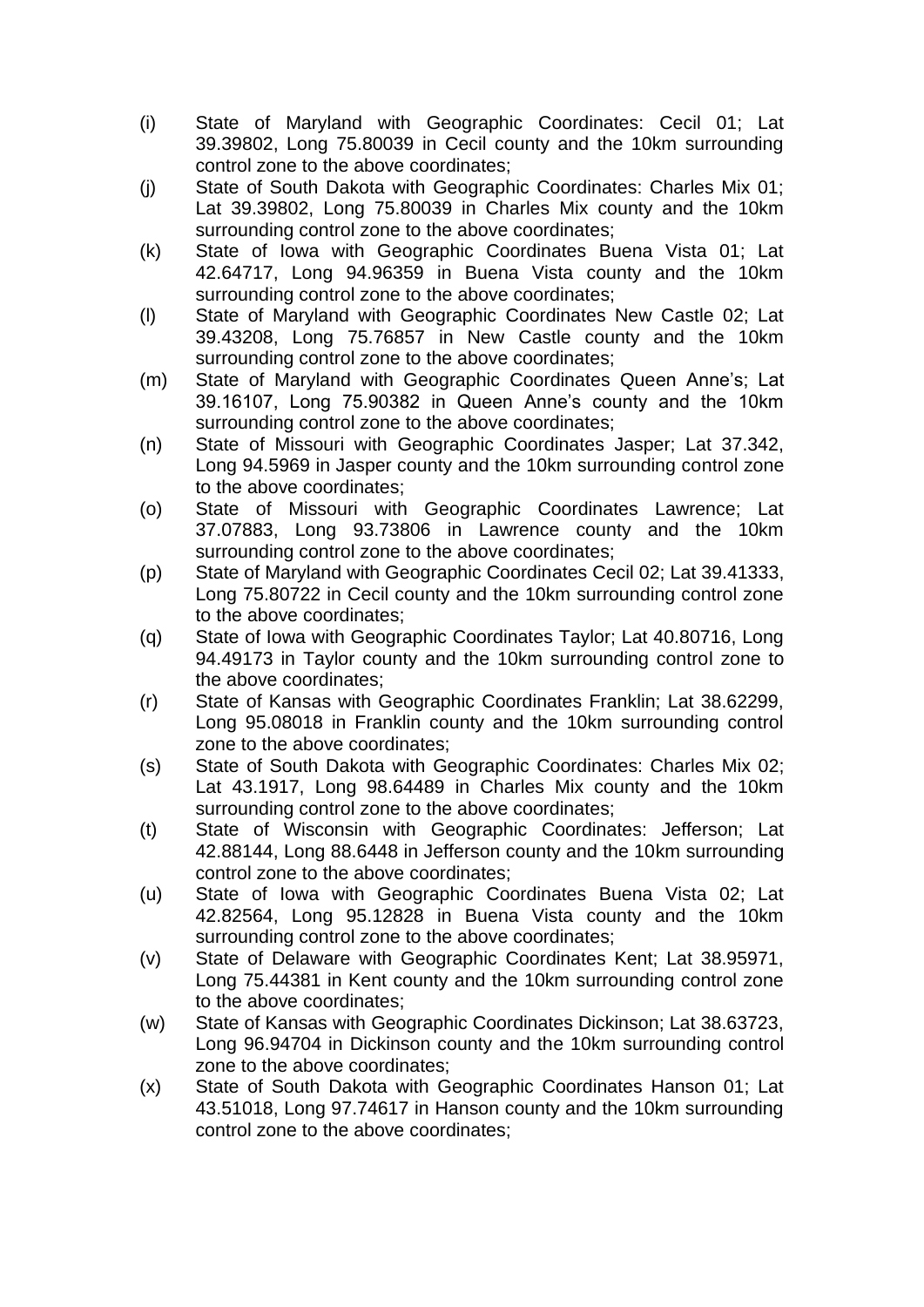- (y) State of Maryland with Geographic Coordinates Cecil 04; Lat 39.39606, Long 75.81869 in Cecil county and the 10km surrounding control zone to the above coordinates;
- (z) State of South Dakota with Geographic Coordinates Kingsbury; Lat 44.23524, Long 97.17724 in Kingsbury county and the 10km surrounding control zone to the above coordinates;
- (z1) State of South Dakota with Geographic Coordinates Hutchinson 01; Lat 43.48548, Long 97.83218 in Hutchinson county and the 10km surrounding control zone to the above coordinates;
- (z2) State of Nebraska with Geographic Coordinates Butler 01; Lat 41.22982, Long 97.21887 in Butler county and the 10km surrounding control zone to the above coordinates;
- (z3) State of Nebraska with Geographic Coordinates Butler 02; Lat 41.30472, Long 97.27701 in Butler county and the 10km surrounding control zone to the above coordinates;
- (z4) State of Maine with Geographic Coordinates Cumberland; Lat 43.81614, Long 70.23113 in Cumberland county and the 10km surrounding control zone to the above coordinates;
- (z5) State of South Dakota with Geographic Coordinates Beadle 01; Lat 44.5651, Long 98.20193 in Beadle county and the 10km surrounding control zone to the above coordinates;
- (z6) State of South Dakota with Geographic Coordinates: Charles Mix 03; Lat 43.14028, Long 98.14181 in Charles Mix county and the 10km surrounding control zone to the above coordinates;
- (z7) State of South Dakota with Geographic Coordinates Hanson 02; Lat 43.67352, Long 97.87973 in Hanson county and the 10km surrounding control zone to the above coordinates;
- (z8) State of South Dakota with Geographic Coordinates Beadle 02; Lat 44.4869, Long 98.14062 in Beadle county and the 10km surrounding control zone to the above coordinates;
- (z9) State of South Dakota with Geographic Coordinates Edmunds; Lat 45.432814, Long 98.997762 in Edmunds county and the 10km surrounding control zone to the above coordinates;
- (z10) State of South Dakota with Geographic Coordinates Kingsbury 02; Lat 44.23543, Long 97.17179 in Kingsbury county and the 10km surrounding control zone to the above coordinates;
- (z11) State of South Dakota with Geographic Coordinates Jerauld; Lat 44.041508, Long 98.88751 in Jerauld county and the 10km surrounding control zone to the above coordinates;
- (z12) State of Iowa with Geographic Coordinates Buena Vista 03; Lat 42.80688, Long 94.96456 in Buena Vista county and the 10km surrounding control zone to the above coordinates;
- (z13) State of Iowa with Geographic Coordinates Franklin; Lat 42.8248, Long 93.33895 in Franklin county and the 10km surrounding control zone to the above coordinates;
- (z14) State of Minnesota with Geographic Coordinates Meeker 01; Lat 45.23844, Long 94.6717 in Meeker county and the 10km surrounding control zone to the above coordinates;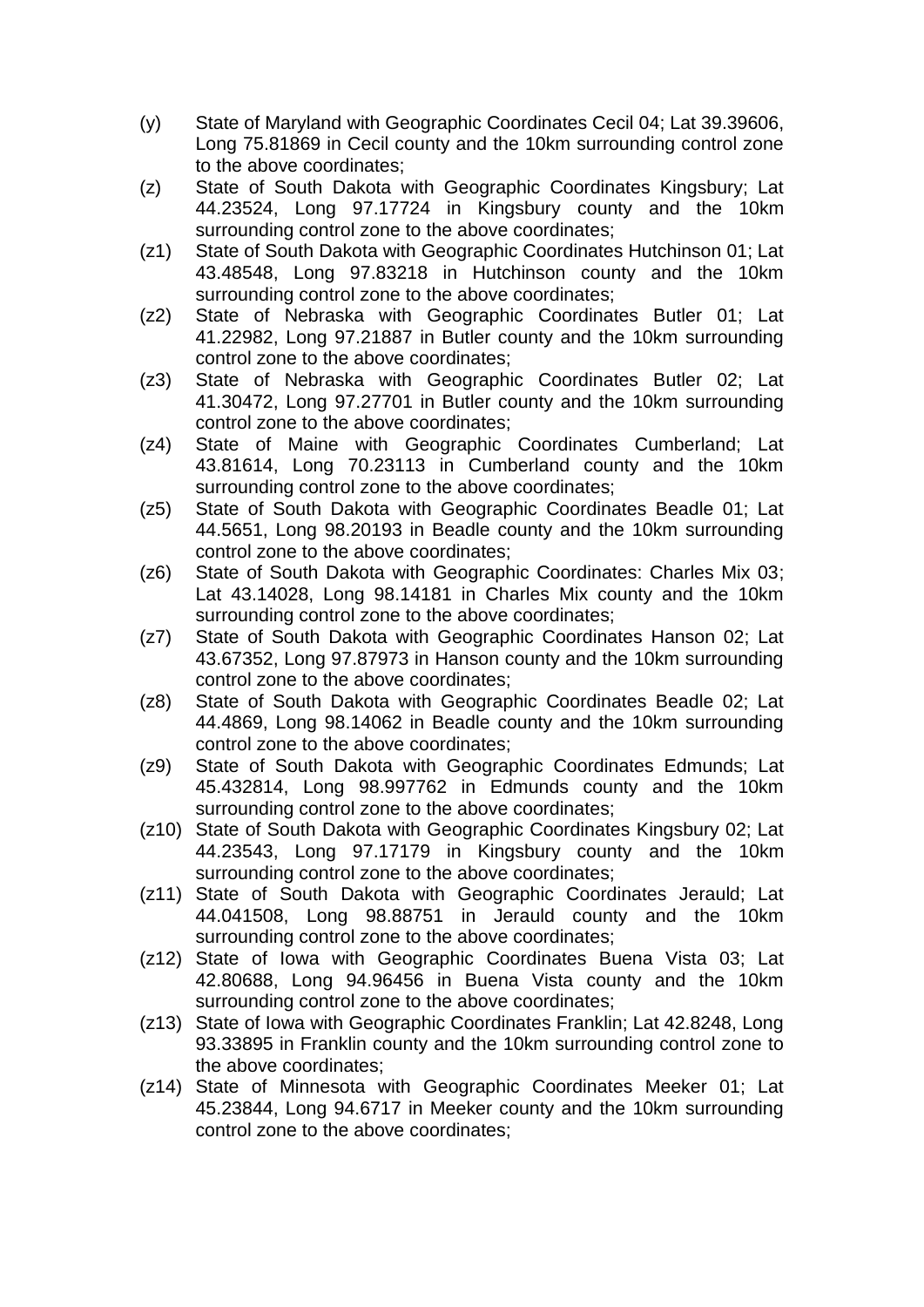- (z15) State of Minnesota with Geographic Coordinates Meeker 02; Lat 45.48908, Long 94.4462 in Meeker county and the 10km surrounding control zone to the above coordinates;
- (z16) State of Indiana with Geographic Coordinates Green County 01; Lat 38.96229, Long 87.03621 in Green County and the 10km surrounding control zone to the above coordinates;
- (z17) State of Indiana with Geographic Coordinates Green County 02; Lat 38.95343, Long 86.93811 in Green County and the 10km surrounding control zone to the above coordinates;
- (z18) State of South Dakota with Geographic Coordinates Hutchinson 02; Lat 43.49566, Long -97.7965 in Hutchinson County and the 10km surrounding control zone to the above coordinates;
- (z19) State of South Dakota with Geographic Coordinates Hutchinson 03; Lat 43.17474, Long -97.64696 in Hutchinson County and the 10km surrounding control zone to the above coordinates;
- (z20) State of South Dakota with Geographic Coordinates Clark County; Lat 44.867931, Long -97.607979 in Clark County and the 10km surrounding control zone to the above coordinates;
- (z21) State of South Dakota with Geographic Coordinates McPherson County; Lat 45.6329, Long -99.50569 in McPherson County and the 10km surrounding control zone to the above coordinates;
- (z22) State of South Dakota with Geographic Coordinates Bon Homme County; Lat 43.09158, Long -97.92793 in Bon Homme County and the 10km surrounding control zone to the above coordinates;
- (z23) State of South Dakota with Geographic Coordinates Spink County; Lat 44.79835, Long -98.28687 in Spink County and the 10km surrounding control zone to the above coordinates;
- (z24) State of New York with Geographic Coordinates Suffolk County 01; Lat 40.97786, Long -72.30753 in Suffolk County and the 10km surrounding control zone to the above coordinates;
- (z25) State of New York with Geographic Coordinates Suffolk County 02; Lat 40.83112, Long -72.72774 in Suffolk County and the 10km surrounding control zone to the above coordinates;
- (z26) State of Iowa with Geographic Coordinates Guthrie County; Lat 41.69543, Long 94.52347 in Guthrie County and the 10km surrounding control zone to the above coordinates;
- (z27) State of Iowa with Geographic Coordinates Hamilton County; Lat 42.30106, Long -93.60039 in Hamilton County and the 10km surrounding control zone to the above coordinates;
- (z28) State of Iowa with Geographic Coordinates Buena Vista County 04; Lat 42.78325, Long -94.93813 in Buena Vista County and the 10km surrounding control zone to the above coordinates;
- (z29) State of Minnesota with Geographic Coordinates Kandiyohi County; Lat 45.03779, Long -94.99235 in Kandiyohi County and the 10km surrounding control zone to the above coordinates;
- (z30) State of Minnesota with Geographic Coordinates Lac qui Parle County; Lat 44.8779, Long -96.35277 in Lac qui Parle County and the 10km surrounding control zone to the above coordinates;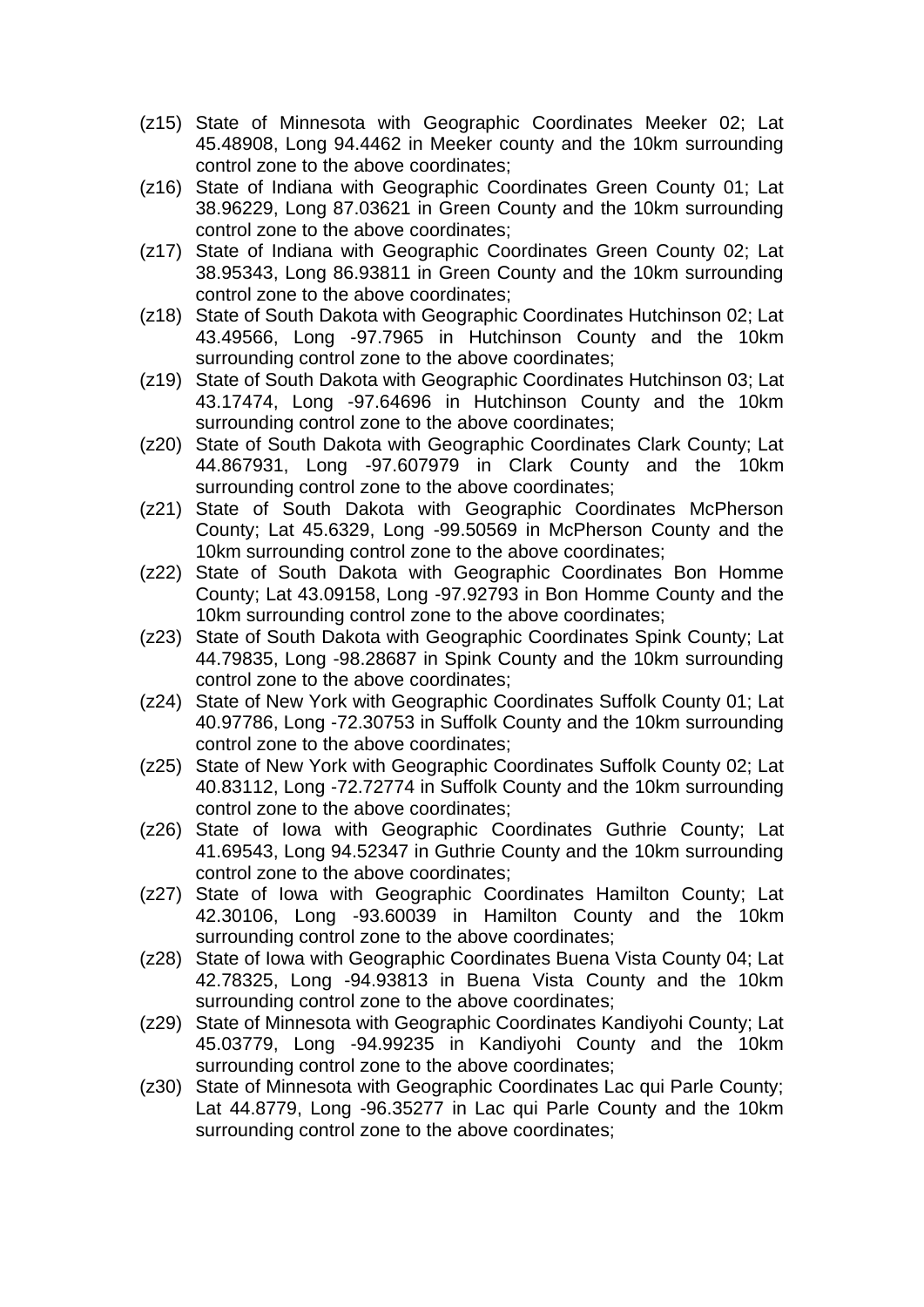- (z31) State of North Carolina with Geographic Coordinates Johnston County 01; Lat 35.34171, Long -78.28468 in Johnston County and the 10km surrounding control zone to the above coordinates;
- (z32) State of South Dakota with Geographic Coordinates Edmunds County 02; Lat 45.432814, Long -98.997762 in Edmunds County and the 10km surrounding control zone to the above coordinates;
- (z33) State of South Dakota with Geographic Coordinates Brule County; Lat 43.6473, Long -98.88086 in Brule County and the 10km surrounding control zone to the above coordinates;
- (z34) State of New York with Geographic Coordinates Monroe County; Lat 43.28208, Long -77.86718 in Monroe County and the 10km surrounding control zone to the above coordinates;
- (z35) State of North Dakota with Geographic Coordinates Kidder County; Lat 46.81522, Long -99.97644 in Kidder County and the 10km surrounding control zone to the above coordinates;
- (z36) State of Iowa with Geographic Coordinates Cherokee County; Lat 42.63553, Long -95.41943 in Cherokee County and the 10km surrounding control zone to the above coordinates;
- (z37) State of Iowa with Geographic Coordinates Osceola County; Lat 43.35191, Long -95.44358 in Osceola County and the 10km surrounding control zone to the above coordinates;
- (z38) State of Iowa with Geographic Coordinates Humboldt County; Lat 42.68969, Long -94.36575 in Humboldt County and the 10km surrounding control zone to the above coordinates;
- (z39) State of Iowa with Geographic Coordinates Sac County; Lat 42.50356, Long -95.0866 in Sac County and the 10km surrounding control zone to the above coordinates;
- (z40) State of Minnesota with Geographic Coordinates Morrison County; Lat: 45.94018, Long: -94.17944 in Morrison County and the 10km surrounding control zone to the above coordinates;
- (z41) State of Minnesota with Geographic Coordinates Stearns County; Lat: 45.66566, Long: -94.89652 in Stearns County and the 10km surrounding control zone to the above coordinates;
- (z42) State of Minnesota with Geographic Coordinates Dodge County; Lat: 44.00788, Long: -92.915 in Dodge County and the 10km surrounding control zone to the above coordinates;
- (z43) State of Minnesota with Geographic Coordinates Le Sueur County; Lat: 44.34257, Long: -93.77353 in Le Sueur County and the 10km surrounding control zone to the above coordinates;
- (z44) State of North Carolina with Geographic Coordinates Johnston County 02; Lat 35.3366, Long -78.271 in Johnston County and the 10km surrounding control zone to the above coordinates;
- (z45) State of North Carolina with Geographic Coordinates Johnston County 03; Lat 35.3401, Long -78.2673 in Johnston County and the 10km surrounding control zone to the above coordinates;
- (z46) State of North Carolina with Geographic Coordinates Wayne County; Lat 35.309, Long -78.2075 in Wayne County and the 10km surrounding control zone to the above coordinates;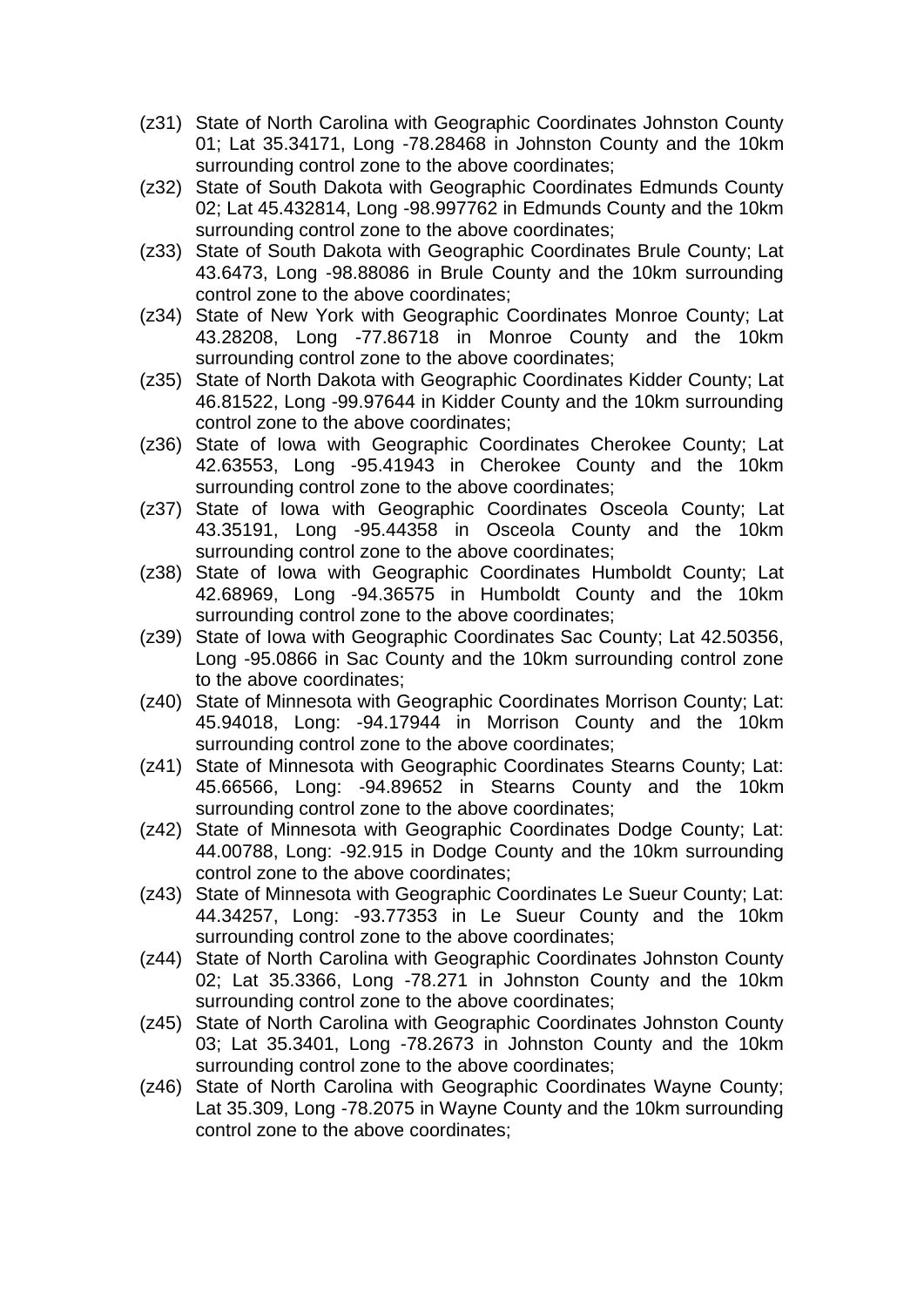- (z47) State of North Dakota with Geographic Coordinates Dickey County 01; Lat 45.99482, Long -98.4065 in Dickey County and the 10km surrounding control zone to the above coordinates;
- (z48) State of North Dakota with Geographic Coordinates Dickey County 02; Lat 46.07272, Long -98.44051 in Dickey County and the 10km surrounding control zone to the above coordinates;
- (z49) State of North Dakota with Geographic Coordinates LaMoure County; Lat 46.34101, Long -98.40118 in LaMoure County and the 10km surrounding control zone to the above coordinates;
- (z50) State of South Dakota with Geographic Coordinates McPherson County 02; Lat 45.60477, Long -99.09477 in McPherson County and the 10km surrounding control zone to the above coordinates;
- (z51) State of South Dakota with Geographic Coordinates Edmunds County 03; Lat: 45.53552, Long: -99.02314 in Edmunds County and the 10km surrounding control zone to the above coordinates;
- (z52) State of South Dakota with Geographic Coordinates Charles Mix County 04; Lat 43.40389, Long -98.87972 in Charles Mix County and the 10km surrounding control zone to the above coordinates;
- (z53) State of South Dakota with Geographic Coordinates Spink County 02; Lat 44.73844, Long -98.05 in Spink County and the 10km surrounding control zone to the above coordinates;
- (z54) State of South Dakota with Geographic Coordinates Lake County; Lat 43.87065, Long -97.08897 in Lake County and the 10km surrounding control zone to the above coordinates;
- (z55) State of Texas with Geographic Coordinates Erath County; Lat 32.49275, Long -98.41864 in Erath County and the 10km surrounding control zone to the above coordinates;
- (z56) State of Indiana with Geographic Coordinates Elkhart County; Lat: 41.65192, Long: -85.78174 in Elkhart County and the 10km surrounding control zone to the above coordinates;
- (z57) State of Iowa with Geographic Coordinates Hamilton County 02; Lat: 42.30325, Long: -93.60098 in Hamilton County and the 10km surrounding control zone to the above coordinates;
- (z58) State of Iowa with Geographic Coordinates Hardin County; Lat: 42.31033, Long: -93.41351 in Hardin County and the 10km surrounding control zone to the above coordinates;
- (z59) State of Minnesota with Geographic Coordinates Becker County; Lat: 46.80443, Long: -95.93032 in Becker County and the 10km surrounding control zone to the above coordinates;
- (z60) State of Minnesota with Geographic Coordinates Kandiyohi County 02; Lat 45.01414, Long -94.99213 in Kandiyohi County and the 10km surrounding control zone to the above coordinates;
- (z61) State of Minnesota with Geographic Coordinates Kandiyohi County 03; Lat 45.15338, Long -95.19828 in Kandiyohi County and the 10km surrounding control zone to the above coordinates;
- (z62) State of Minnesota with Geographic Coordinates Kandiyohi County 04; Lat 45.15419, Long -95.2037 in Kandiyohi County and the 10km surrounding control zone to the above coordinates;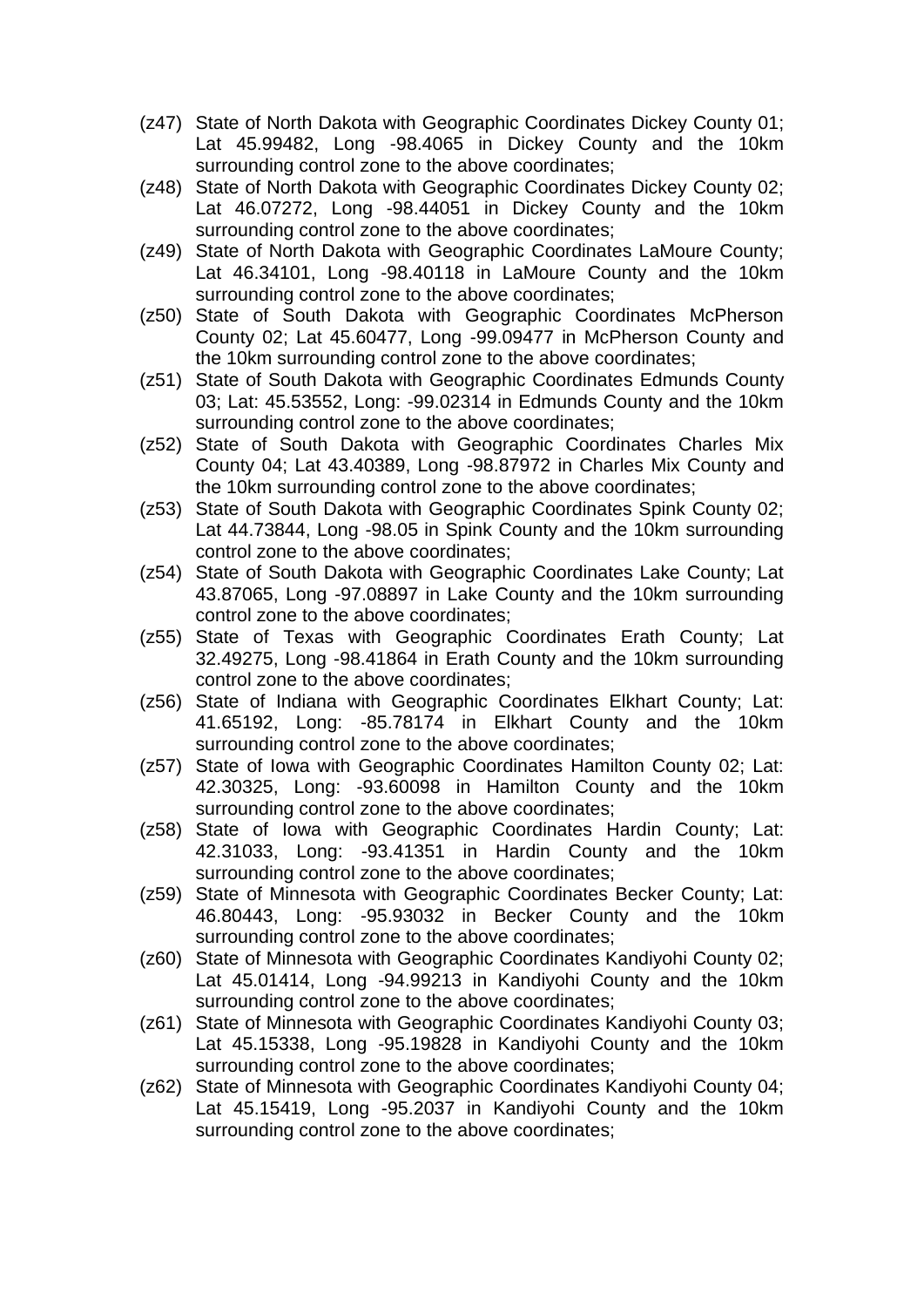- (z63) State of Minnesota with Geographic Coordinates Morrison County 02; Lat: 45.9773, Long: -94.54938 in Morrison County and the 10km surrounding control zone to the above coordinates;
- (z64) State of Minnesota with Geographic Coordinates Morrison County 03; Lat: 45.94143, Long: -94.63204 in Morrison County and the 10km surrounding control zone to the above coordinates;
- (z65) State of Minnesota with Geographic Coordinates Morrison County 04; Lat: 45.96182, Long: -94.56492 in Morrison County and the 10km surrounding control zone to the above coordinates;
- (z66) State of Minnesota with Geographic Coordinates Big Stone County; Lat: 45.52905, Long: -96.47254 in Big Stone County and the 10km surrounding control zone to the above coordinates;
- (z67) State of Minnesota with Geographic Coordinates Waseca County 01; Lat: 43.94643, Long: -93.52686 in Waseca County and the 10km surrounding control zone to the above coordinates;
- (z68) State of Minnesota with Geographic Coordinates Stearns County 04; Lat: 45.59542, Long: -94.75626 in Stearns County and the 10km surrounding control zone to the above coordinates;
- (z69) State of Minnesota with Geographic Coordinates Meeker County 03; Lat 45.20241, Long -94.38609 in Meeker County and the 10km surrounding control zone to the above coordinates;
- (z70) State of Minnesota with Geographic Coordinates Waseca County 02; Lat: 43.94641, Long: -93.52625 in Waseca County and the 10km surrounding control zone to the above coordinates;
- (z71) State of Minnesota with Geographic Coordinates Kandiyohi County 05; Lat: 45.16264, Long: -95.23698 in Kandiyohi County and the 10km surrounding control zone to the above coordinates;
- (z72) State of Minnesota with Geographic Coordinates Otter Tail County; Lat: 46.45804, Long: -95.49173 in Otter Tail County and the 10km surrounding control zone to the above coordinates;
- (z73) State of Minnesota with Geographic Coordinates Renville County; Lat: 44.63871, Long: -95.07531 in Renville County and the 10km surrounding control zone to the above coordinates;
- (z74) State of Montana with Geographic Coordinates Cascade County; Lat: 47.44016, Long: -111.82529 in Cascade County and the 10km surrounding control zone to the above coordinates;
- (z75) State of New York with Geographic Coordinates Orleans County; Lat: 43.14904, Long: -78.03915 in Orleans County and the 10km surrounding control zone to the above coordinates;
- (z76) State of North Carolina with Geographic Coordinates Wayne County 02; Lat: 35.26934, Long: -78.08801 in Wayne County and the 10km surrounding control zone to the above coordinates;
- (z77) State of North Carolina with Geographic Coordinates Wayne County 03; Lat: 35.24177, Long: -78.19876 in Wayne County and the 10km surrounding control zone to the above coordinates;
- (z78) State of North Carolina with Geographic Coordinates Wayne County 04; Lat: 35.29575, Long: -78.19489 in Wayne County and the 10km surrounding control zone to the above coordinates;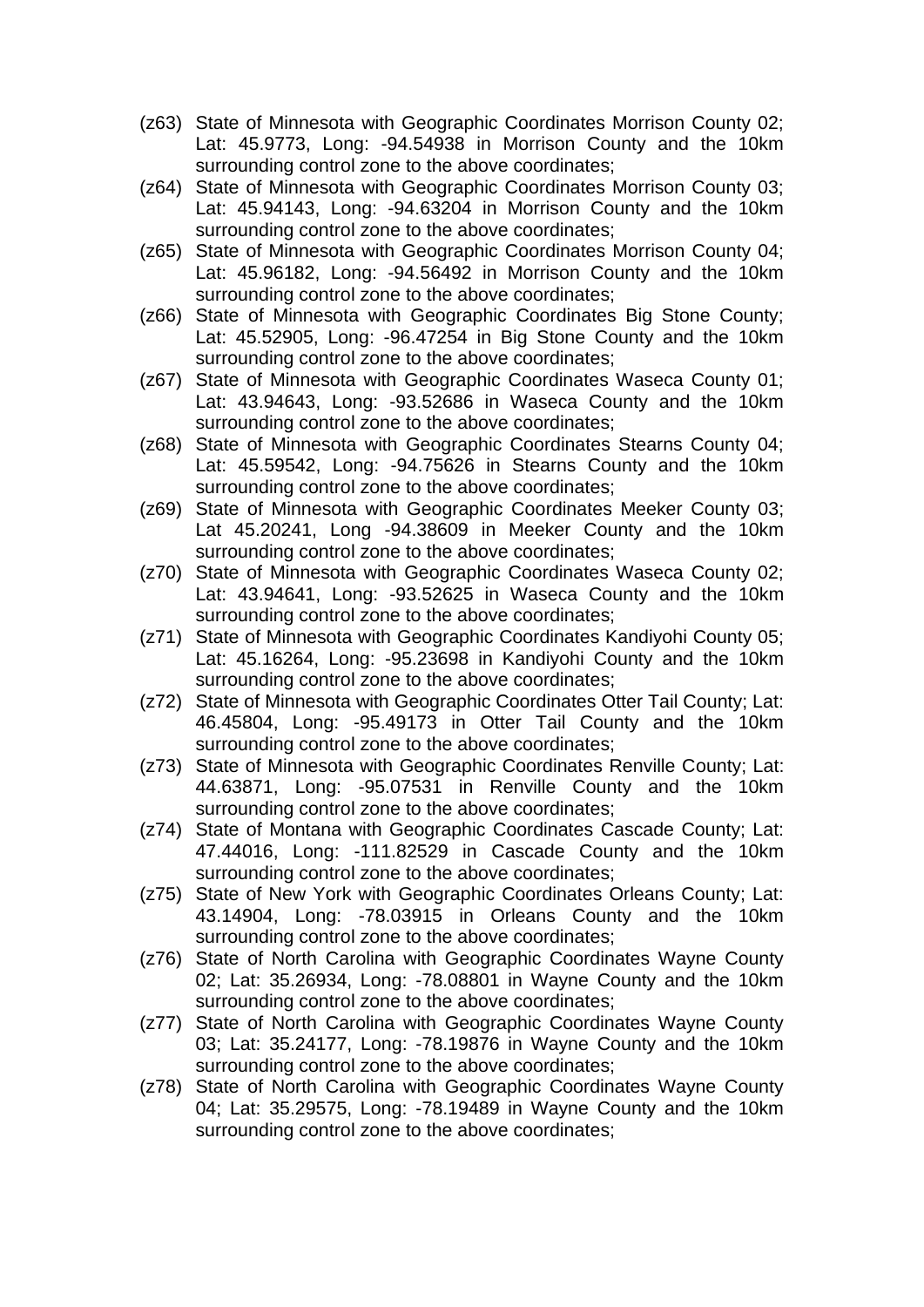- (z79) State of North Carolina with Geographic Coordinates Wayne County 05; Lat: 35.29949, Long: -78.18861 in Wayne County and the 10km surrounding control zone to the above coordinates;
- (z80) State of North Dakota with Geographic Coordinates LaMoure County 02; Lat 46.31186, Long -98.57184 in LaMoure County and the 10km surrounding control zone to the above coordinates;
- (z81) State of North Dakota with Geographic Coordinates Stutsman County; Lat: 47.18231, Long: -98.55219 in Stutsman County and the 10km surrounding control zone to the above coordinates;
- (z82) State of South Dakota with Geographic Coordinates McPherson County 03; Lat 45.60453, Long -98.83121 in McPherson County and the 10km surrounding control zone to the above coordinates;
- (z83) State of South Dakota with Geographic Coordinates Beadle County 03; Lat: 44.61879, Long: -97.95757 in Beadle County and the 10km surrounding control zone to the above coordinates;
- (z84) State of South Dakota with Geographic Coordinates Clark County 02; Lat: 44.61879, Long: -97.95757 in Clark County and the 10km surrounding control zone to the above coordinates;
- (z85) State of South Dakota with Geographic Coordinates Spink County 03; Lat 44.7894124, Long -97.9803610 in Spink County and the 10km surrounding control zone to the above coordinates;
- (z86) State of South Dakota with Geographic Coordinates Faulk County; Lat: 45.12308, Long: -99.04479 in Faulk County and the 10km surrounding control zone to the above coordinates;
- (z87) State of South Dakota with Geographic Coordinates McPherson County 04; Lat: 45.90733, Long: -98.88031 in McPherson County and the 10km surrounding control zone to the above coordinates;
- (z88) State of Wisconsin with Geographic Coordinates Racine County; Lat: 42.79658, Long: -88.08953 in Racine County and the 10km surrounding control zone to the above coordinates;
- (z89) State of Michigan with Geographic Coordinates Menominee County; Lat: 45.35649, Long: -87.64114 in Menominee County and the 10km surrounding control zone to the above coordinates;
- (z90) State of Minnesota with Geographic Coordinates Blue Earth County 01; Lat: 43.94611, Long: -93.86469 in Blue Earth County and the 10km surrounding control zone to the above coordinates
- (z91) State of Minnesota with Geographic Coordinates Otter Tail County 02; Lat: 46.52151, Long: -96.16234 in Otter Tail County and the 10km surrounding control zone to the above coordinates;
- (z92) State of Minnesota with Geographic Coordinates Waseca County 03; Lat: 44.00775, Long: -93.65694 in Waseca County and the 10km surrounding control zone to the above coordinates;
- (z93) State of Minnesota with Geographic Coordinates Blue Earth County 02; Lat: 43.95211, Long: -93.85853 in Blue Earth County and the 10km surrounding control zone to the above coordinates;
- (z94) State of Minnesota with Geographic Coordinates Meeker County 04; Lat: 45.2023, Long: -94.39214 in Meeker County and the 10km surrounding control zone to the above coordinates;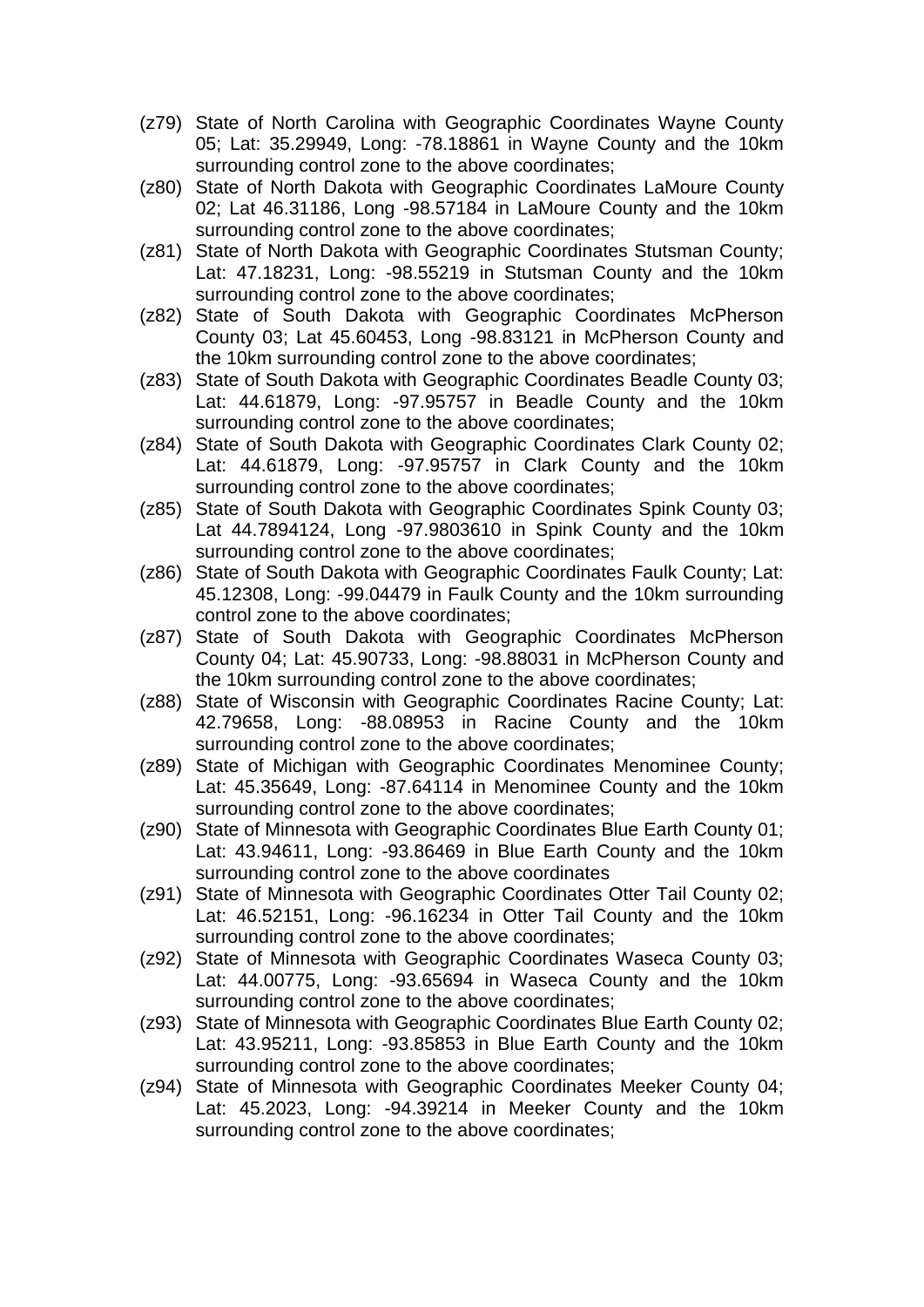- (z95) State of Missouri with Geographic Coordinates Jasper County 02; Lat: 37.3279, Long: -94.4092 in Jasper County and the 10km surrounding control zone to the above coordinates;
- (z96) State of North Carolina with Geographic Coordinates Wayne County 06; Lat: 35.2577, Long: -78.26437 in Wayne County and the 10km surrounding control zone to the above coordinates;
- (z97) State of North Dakota with Geographic Coordinates Barnes County; Lat: 47.15315, Long: -98.32221 in Barnes County and the 10km surrounding control zone to the above coordinates;
- (z98) State of South Dakota with Geographic Coordinates Deuel County; Lat: 44.74674, Long: -96.48078 in Deuel County and the 10km surrounding control zone to the above coordinates;
- (z99) State of Wisconsin with Geographic Coordinates Barron County; Lat: 45.43733, Long: -91.75812 in Barron County and the 10km surrounding control zone to the above coordinates;
- (z100) State of Colorado with Geographic Coordinates Pitkin County; Lat: 39.24297, Long: -107.23663 in Pitkin County and the 10km surrounding control zone to the above coordinates;
- (z101) State of Minnesota with Geographic Coordinates Le Sueur County 02; Lat: 44.34261, Long: -93.77304 in Le Sueur County and the 10km surrounding control zone to the above coordinates;
- (z102) State of Minnesota with Geographic Coordinates Stearns County 05; Lat: 45.67247, Long: -94.8954 in Stearns County and the 10km surrounding control zone to the above coordinates;
- (z103) State of Minnesota with Geographic Coordinates Swift County; Lat: 45.21003, Long: -95.88376 in Swift County and the 10km surrounding control zone to the above coordinates;
- (z104) State of Minnesota with Geographic Coordinates Kandiyohi County 06; Lat: 45.01227, Long: -94.98468 in Kandiyohi County and the 10km surrounding control zone to the above coordinates;
- (z105) State of Minnesota with Geographic Coordinates Morrison County 05; Lat: 45.90408, Long: -94.64111 in Morrison County and the 10km surrounding control zone to the above coordinates;
- (z106) State of Minnesota with Geographic Coordinates Morrison County 06; Lat: 45.95031, Long: -93.99419 in Morrison County and the 10km surrounding control zone to the above coordinates;
- (z107) State of Minnesota with Geographic Coordinates Morrison County 07; Lat: 45.99632, Long: -94.58242 in Morrison County and the 10km surrounding control zone to the above coordinates;
- (z108)State of Minnesota with Geographic Coordinates Yellow Medicine County; Lat: 44.7623, Long: -95.80869 in Yellow Medicine County and the 10km surrounding control zone to the above coordinates;
- (z109) State of Missouri with Geographic Coordinates Lawrence County 02; Lat: 36.99116, Long: -94.01155 in Lawrence County and the 10km surrounding control zone to the above coordinates;
- (z110) State of Missouri with Geographic Coordinates Dade County; Lat: 37.28667, Long: -93.68287 in Dade County and the 10km surrounding control zone to the above coordinates;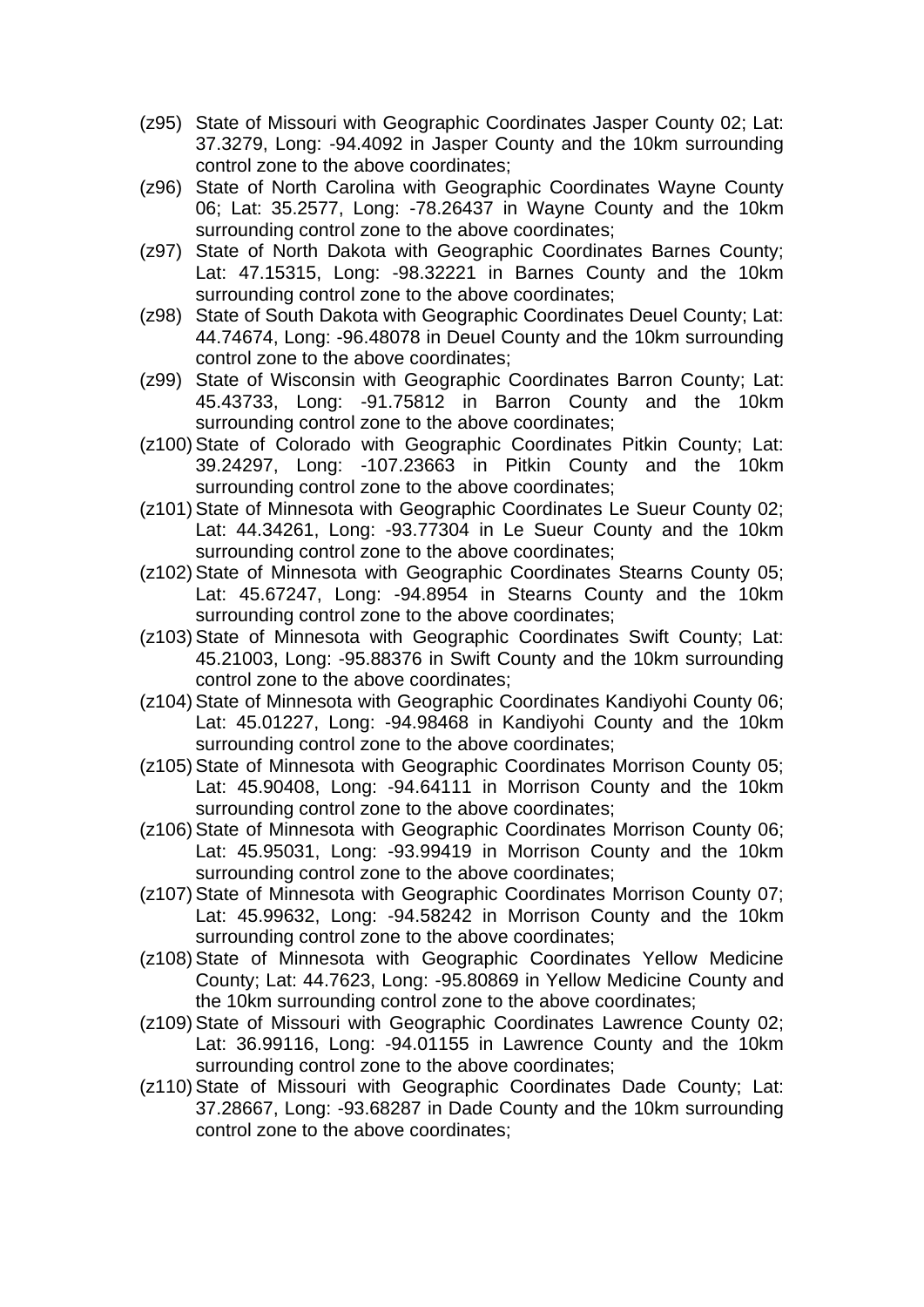- (z111)State of Nebraska with Geographic Coordinates Dixon County; Lat: 42.31134, Long: -96.87034 in Dixon County and the 10km surrounding control zone to the above coordinates;
- (z112) State of South Dakota with Geographic Coordinates Clark County 03; Lat: 44.76869, Long: -97.90844 in Clark County and the 10km surrounding control zone to the above coordinates;
- (z113) State of South Dakota with Geographic Coordinates Edmunds County 04; Lat: 45.37526, Long: -98.997 in Edmunds County and the 10km surrounding control zone to the above coordinates;
- (z114) State of South Dakota with Geographic Coordinates Yankton County; Lat: 43.1104, Long: -97.48875 in Yankton County and the 10km surrounding control zone to the above coordinates;
- (z115) State of Colorado with Geographic Coordinates La Plata County 01; Lat: 37.4082, Long: -107.83535 in La Plata County and the 10km surrounding control zone to the above coordinates;
- (z116) State of Colorado with Geographic Coordinates Montrose County 01; Lat: 38.60716, Long: -107.94162 in Montrose County and the 10km surrounding control zone to the above coordinates;
- (z117) State of Idaho with Geographic Coordinates Madison County 01; Lat: 43.79787, Long: -111.91313 in Madison County and the 10km surrounding control zone to the above coordinates;
- (z118) State of Indiana with Geographic Coordinates Elkhart County 02; Lat: 41.67246, Long: -85.75771 in Elkhart County and the 10km surrounding control zone to the above coordinates;
- (z119) State of Iowa with Geographic Coordinates Bremer County 01; Lat: 42.80603, Long: -92.17393 in Bremer County and the 10km surrounding control zone to the above coordinates;
- (z120) State of Minnesota with Geographic Coordinates Kandiyohi County 07; Lat: 45.02059, Long: -94.99218 in Kandiyohi County and the 10km surrounding control zone to the above coordinates;
- (z121)State of Minnesota with Geographic Coordinates Kandiyohi County 08; Lat: 45.03031, Long: -94.99225 in Kandiyohi County and the 10km surrounding control zone to the above coordinates;
- (z122) State of Minnesota with Geographic Coordinates Meeker County 05; Lat: 45.19696, Long: -94.73719 in Meeker County and the 10km surrounding control zone to the above coordinates;
- (z123) State of Minnesota with Geographic Coordinates Morrison County 08; Lat: 45.99946, Long: -94.59751 in Morrison County and the 10km surrounding control zone to the above coordinates;
- (z124) State of Minnesota with Geographic Coordinates Morrison County 09; Lat: 45.99218, Long: -94.5556 in Morrison County and the 10km surrounding control zone to the above coordinates;
- (z125) State of Minnesota with Geographic Coordinates Morrison County 10; Lat: 45.96193, Long: -94.61386 in Morrison County and the 10km surrounding control zone to the above coordinates;
- (z126) State of Minnesota with Geographic Coordinates Otter Tail County 03; Lat: 46.53366, Long: -95.4227 in Otter Tail County and the 10km surrounding control zone to the above coordinates;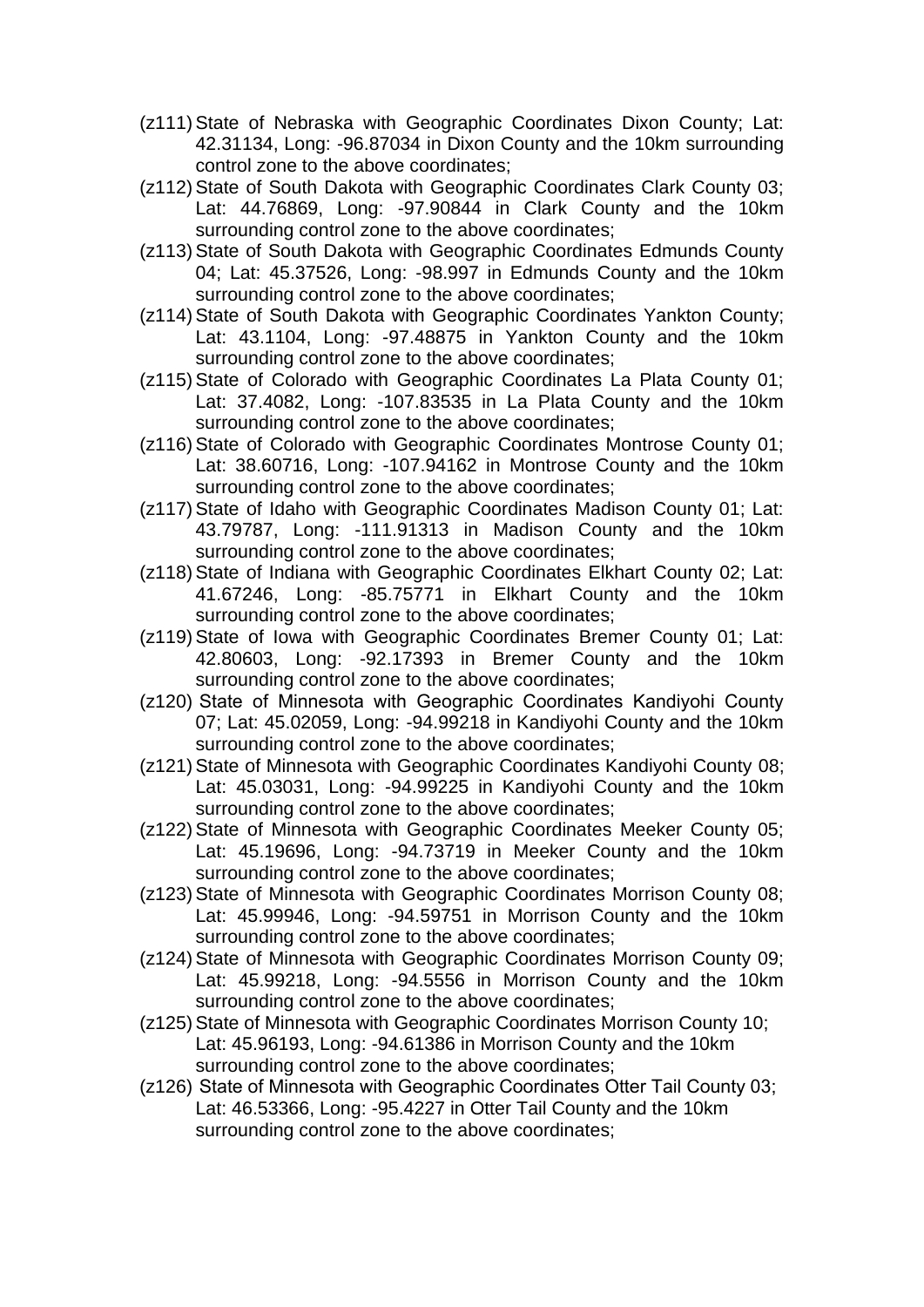- (z127)State of Minnesota with Geographic Coordinates Stearns County 05; Lat: 45.44393, Long: -94.9644 in Stearns County and the 10km surrounding control zone to the above coordinates;
- (z128) State of Minnesota with Geographic Coordinates Swift County 02; Lat: 45.16685, Long: -95.2468 in Swift County and the 10km surrounding control zone to the above coordinates;
- (z129) State of Minnesota with Geographic Coordinates Stearns County 06; Lat: 45.67913, Long: -94.86037 in Stearns County and the 10km surrounding control zone to the above coordinates;
- (z130) State of Minnesota with Geographic Coordinates Todd County 01; Lat: 45.90252, Long: -94.66112 in Todd County and the 10km surrounding control zone to the above coordinates;
- (z131) State of Minnesota with Geographic Coordinates Todd County 02; Lat: 45.90452, Long: -94.6655 in Todd County and the 10km surrounding control zone to the above coordinates;
- (z132) State of Minnesota with Geographic Coordinates Morrison County 11; Lat: 46.10757, Long: -94.54077 in Morrison County and the 10km surrounding control zone to the above coordinates;
- (z133) State of Minnesota with Geographic Coordinates Todd County 03; Lat: 45.91538, Long: -94.66213 in Todd County and the 10km surrounding control zone to the above coordinates;
- (z134) State of Minnesota with Geographic Coordinates Todd County 04; Lat: 45.90473, Long: -94.65993 in Todd County and the 10km surrounding control zone to the above coordinates;
- (z135) State of Minnesota with Geographic Coordinates Otter Tail County 04; Lat: 46.26953, Long: -95.93094 in Otter Tail County and the 10km surrounding control zone to the above coordinates;
- (z136) State of Minnesota with Geographic Coordinates Swift County 03; Lat: 45.35579, Long: -95.78827 in Swift County and the 10km surrounding control zone to the above coordinates;
- (z137) State of Minnesota with Geographic Coordinates Yellow Medicine County 02; Lat: 44.75444, Long: -95.80882 in Yellow Medicine County and the 10km surrounding control zone to the above coordinates;
- (z138) State of Montana with Geographic Coordinates Glacier County 01; Lat: 48.70395, Long: -112.58947 in Glacier County and the 10km surrounding control zone to the above coordinates;
- (z139) State of North Dakota with Geographic Coordinates Stutsman County 02; Lat: 46.84661, Long: -99.14751 in Stutsman County and the 10km surrounding control zone to the above coordinates;
- (z140) State of North Dakota with Geographic Coordinates Richland County 01; Lat: 46.05884, Long: -96.95808 in Richland County and the 10km surrounding control zone to the above coordinates;
- (z141) State of Pennsylvania with Geographic Coordinates Lancaster County 01; Lat: 40.13826, Long: -76.52319 in Lancaster County and the 10km surrounding control zone to the above coordinates;
- (z142) State of Pennsylvania with Geographic Coordinates Lancaster County 02; Lat: 40.09063, Long: -76.59404 in Lancaster County and the 10km surrounding control zone to the above coordinates;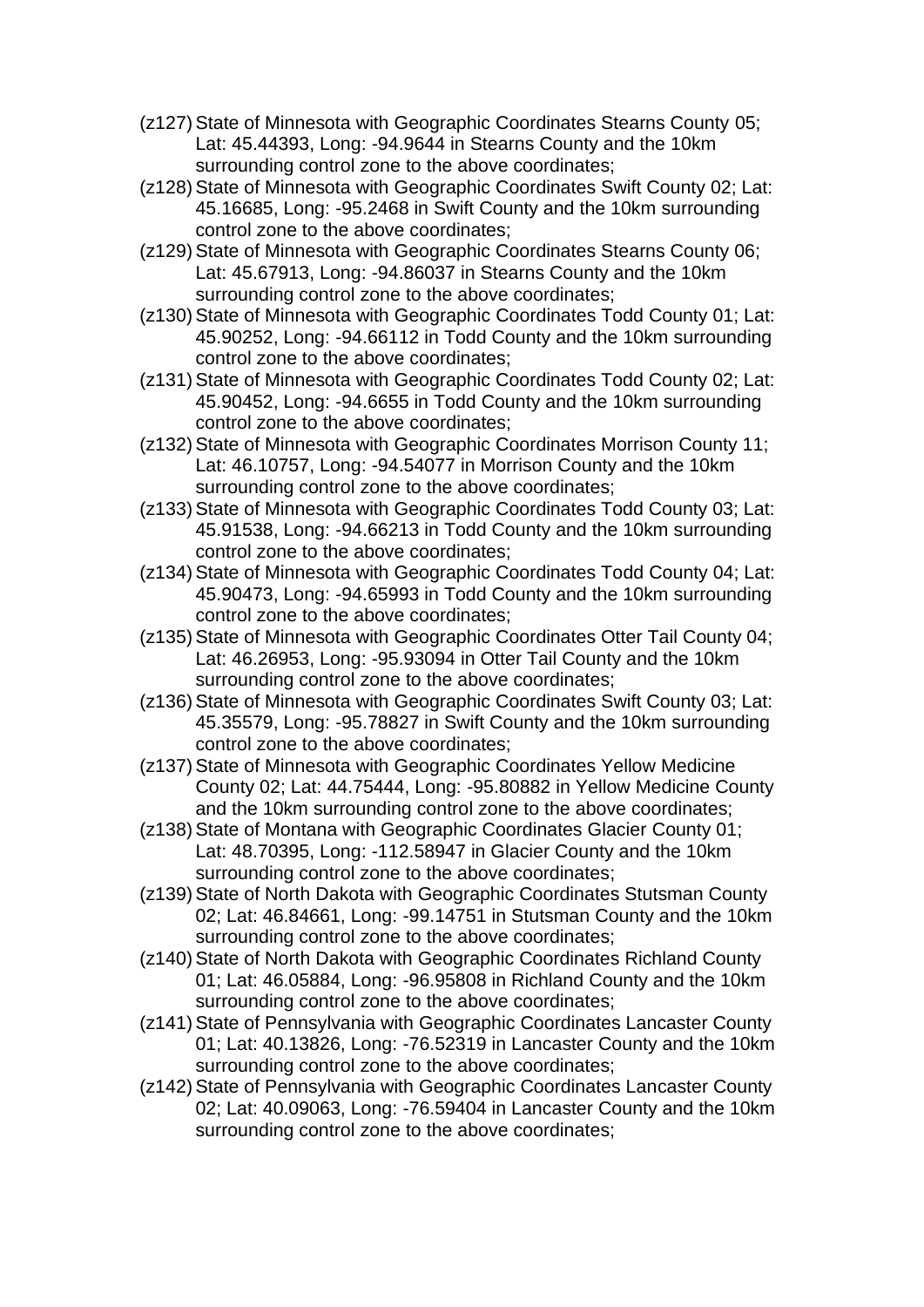- (z143) State of Pennsylvania with Geographic Coordinates Lancaster County 03; Lat: 40.09959, Long: -76.53436 in Lancaster County and the 10km surrounding control zone to the above coordinates;
- (z144) State of Idaho with Geographic Coordinates Gooding County 01; Lat: 42.93707, Long: -114.69328 in Gooding County and the 10km surrounding control zone to the above coordinates;
- (z145) State of Indiana with Geographic Coordinates Elkhart County 03; Lat: 41.667, Long: -85.76375 in Elkhart County and the 10km surrounding control zone to the above coordinates;
- (z146) State of Kansas with Geographic Coordinates McPherson County 05; Lat: 38.24952, Long: -97.66389 in McPherson County and the 10km surrounding control zone to the above coordinates;
- (z147) State of Pennsylvania with Geographic Coordinates Lancaster County 04; Lat: 40.0955, Long: -76.5611 in Lancaster County and the 10km surrounding control zone to the above coordinates;
- (z148) State of Wisconsin with Geographic Coordinates Polk County 01; Lat: 45.48706, Long: -92.48801 in Polk County and the 10km surrounding control zone to the above coordinates;
- (z149) State of Minnesota with Geographic Coordinates Stearns County 07; Lat: 45.44797, Long: -94.98087 in Stearns County and the 10km surrounding control zone to the above coordinates;
- (z150) State of North Dakota with Geographic Coordinates Richland County 02; Lat: 46.23915, Long: -96.96228 in Richland County and the 10km surrounding control zone to the above coordinates;
- (z151) State of Pennsylvania with Geographic Coordinates Lancaster County 05; Lat: 40.15537, Long: -76.50477 in Lancaster County and the 10km surrounding control zone to the above coordinates;
- (z152) State of Utah with Geographic Coordinates Cache County 01; Lat: 41.92738, Long: -111.89478 in Cache County and the 10km surrounding control zone to the above coordinates;
- (z153) State of Colorado with Geographic Coordinates Weld County 01; Lat: 40.09322, Long: -104.6267 in Weld County and the 10km surrounding control zone to the above coordinates;
- (z154) State of Kansas with Geographic Coordinates Republic County 01; Lat: 39.91453, Long: -97.85332 in Republic County and the 10km surrounding control zone to the above coordinates;
- (z155) State of Michigan with Geographic Coordinates Wexford County 01; Lat: 44.25834, Long: -85.55944 in Wexford County and the 10km surrounding control zone to the above coordinates;
- (z156) State of Minnesota with Geographic Coordinates Stearns County 08; Lat: 45.48536, Long: -94.90116 in Stearns County and the 10km surrounding control zone to the above coordinates;
- (z157) State of Nebraska with Geographic Coordinates Knox County 01; Lat: 42.59374, Long: -97.70412 in Knox County and the 10km surrounding control zone to the above coordinates;
- (z158) State of Oklahoma with Geographic Coordinates Sequoyah County 01; Lat: 35.41154, Long: -94.85176 in Sequoyah County and the 10km surrounding control zone to the above coordinates;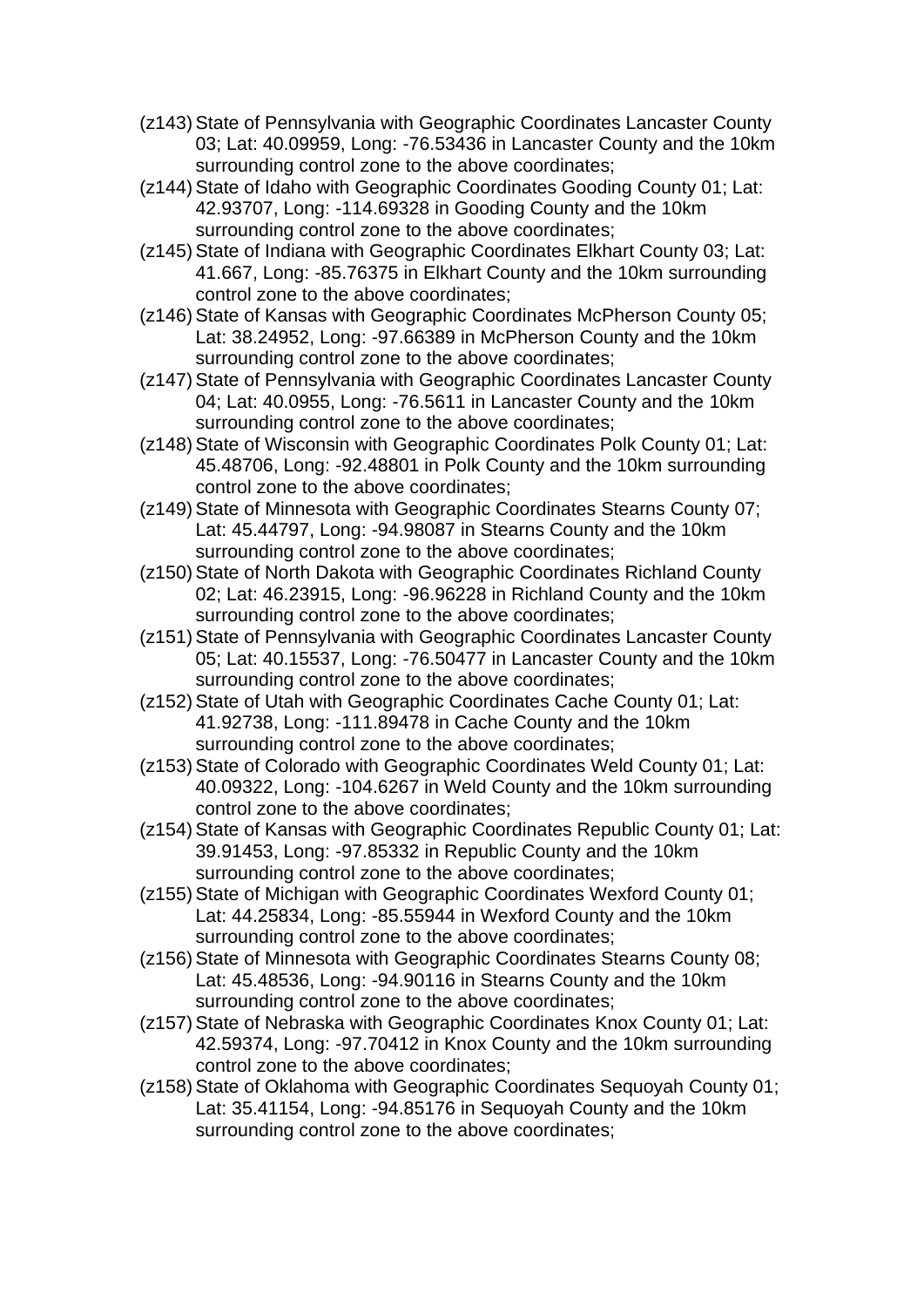- (z159) State of Pennsylvania with Geographic Coordinates Lancaster County 06; Lat: 39.9763, Long: -76.42322 in Lancaster County and the 10km surrounding control zone to the above coordinates;
- (z160) State of Pennsylvania with Geographic Coordinates Lancaster County 07; Lat: 40.19805, Long: -76.49403 in Lancaster County and the 10km surrounding control zone to the above coordinates;
- (z161) State of Minnesota with Geographic Coordinates Lyon County 01; Lat: 44.53388, Long: -95.91851 in Lyon County and the 10km surrounding control zone to the above coordinates;
- (z162) State of Pennsylvania with Geographic Coordinates Berks County 01; Lat: 40.52378, Long: -76.01335 in Berks County and the 10km surrounding control zone to the above coordinates;
- (z163) State of Pennsylvania with Geographic Coordinates Berks County 02; Lat: 40.52662, Long: -76.01147 in Berks County and the 10km surrounding control zone to the above coordinates;
- (z164) State of South Dakota with Geographic Coordinates Beadle County 04; Lat: 44.32744, Long: -97.91382 in Beadle County and the 10km surrounding control zone to the above coordinates;
- (z165) State of South Dakota with Geographic Coordinates Day County 01; Lat: 45.5556, Long: -97.85681 in Day County and the 10km surrounding control zone to the above coordinates;
- (z166) State of Washington with Geographic Coordinates Pacific County 01; Lat: 46.71205, Long: -123.99792 in Pacific County and the 10km surrounding control zone to the above coordinates;
- (z167) State of Wisconsin with Geographic Coordinates Barron County 02; Lat: 45.44418, Long: -91.88878 in Barron County and the 10km surrounding control zone to the above coordinates;
- (z168) State of Wisconsin with Geographic Coordinates Barron County 03; Lat: 45.32846, Long: -92.03323 in Barron County and the 10km surrounding control zone to the above coordinates;
- (z169) State of Wisconsin with Geographic Coordinates Barron County 04; Lat: 45.43737, Long: -91.92526 in Barron County and the 10km surrounding control zone to the above coordinates;
- (z170) State of Idaho with Geographic Coordinates Canyon County 01; Lat: 43.51093, Long: -116.58259 in Canyon County and the 10km surrounding control zone to the above coordinates;
- (z171) State of Minnesota with Geographic Coordinates Crow Wing County 01; Lat: 46.20281, Long: -94.2458 in Crow Wing County and the 10km surrounding control zone to the above coordinates;
- (z172) State of Pennsylvania with Geographic Coordinates Berks County 03; Lat: 40.51268, Long: -76.01124 in Berks County and the 10km surrounding control zone to the above coordinates;
- (z173) State of Pennsylvania with Geographic Coordinates Berks County 04; Lat: Lat: 40.51781, Long: -76.01621 in Berks County and the 10km surrounding control zone to the above coordinates;
- (z174) State of Pennsylvania with Geographic Coordinates Lancaster County 08; Lat: 40.18918, Long: -76.49348 in Lancaster County and the 10km surrounding control zone to the above coordinates; and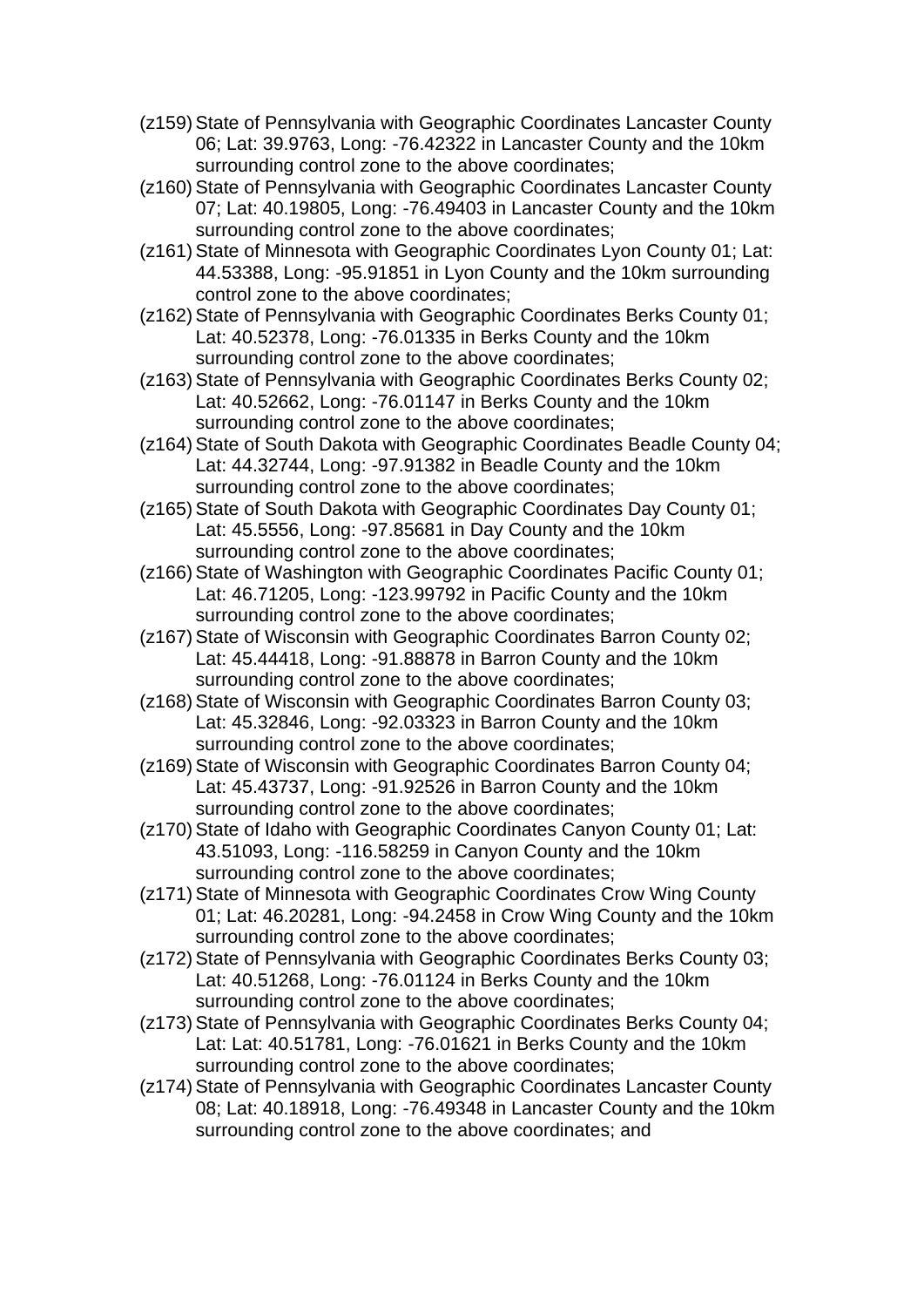- (z175) State of Wisconsin with Geographic Coordinates Barron County 05; Lat: 45.35154, Long: -91.74571 in Barron County and the 10km surrounding control zone to the above coordinates.
	- **2.** The animals or products are:
- (a) wild game-bird meat;
- (b) meat of poultry;
- (c) breeding or productive poultry;
- (d) day old chicks;
- (e) hatching eggs of poultry;
- (f) slaughter poultry and poultry for restocking game supplies;
- (g) single consignments of less than 20 units of poultry;
- (h) meat products resulting from the processing of meat or from the further processing of such processed products, not subject to specific treatment B, C or D as defined in Part 4 of Annex II to Commission Decision 2007/777/EC(<sup>2</sup>);
- (i) unprocessed animal by-products containing bodies or parts of poultry or wild game birds or products obtained from poultry or wild game birds; and
- (j) composite products containing meat products resulting from the processing of meat or from the further processing of such processed products, not subject to specific treatment B, C or D as defined in Part 4 of Annex II to Commission Decision 2007/777/EC.

## **Interpretation**

- **3.** In paragraph 2 of this Declaration:
- (a) "poultry", "breeding poultry", "productive poultry", "day-old chicks", "hatching eggs" and "meat" have the same meaning as in Article 2 of Commission Regulation (EC) 798/2008(<sup>3</sup> );
- (b) "meat products", has the same meaning as in paragraph 7.1 of Annex I to Regulation (EC) 853/2004(4);
- (c) "animal by-products" has the same meaning as in Article 3 of Regulation (EC) 1069/2009(<sup>5</sup> ); and
- (d) "composite products" has the same meaning as in Article 2 of Commission Decision 2007/275/EC(<sup>6</sup>).

## **Exclusions from suspension**

( 4 ) EUR 853/2004.

<sup>(</sup> 2 ) EUD 2007/777.

<sup>(</sup> 3 ) EUR 798/2008.

 $(5)$  EUR 1069/2009.

<sup>(</sup> 6 ) EUD 2007/275.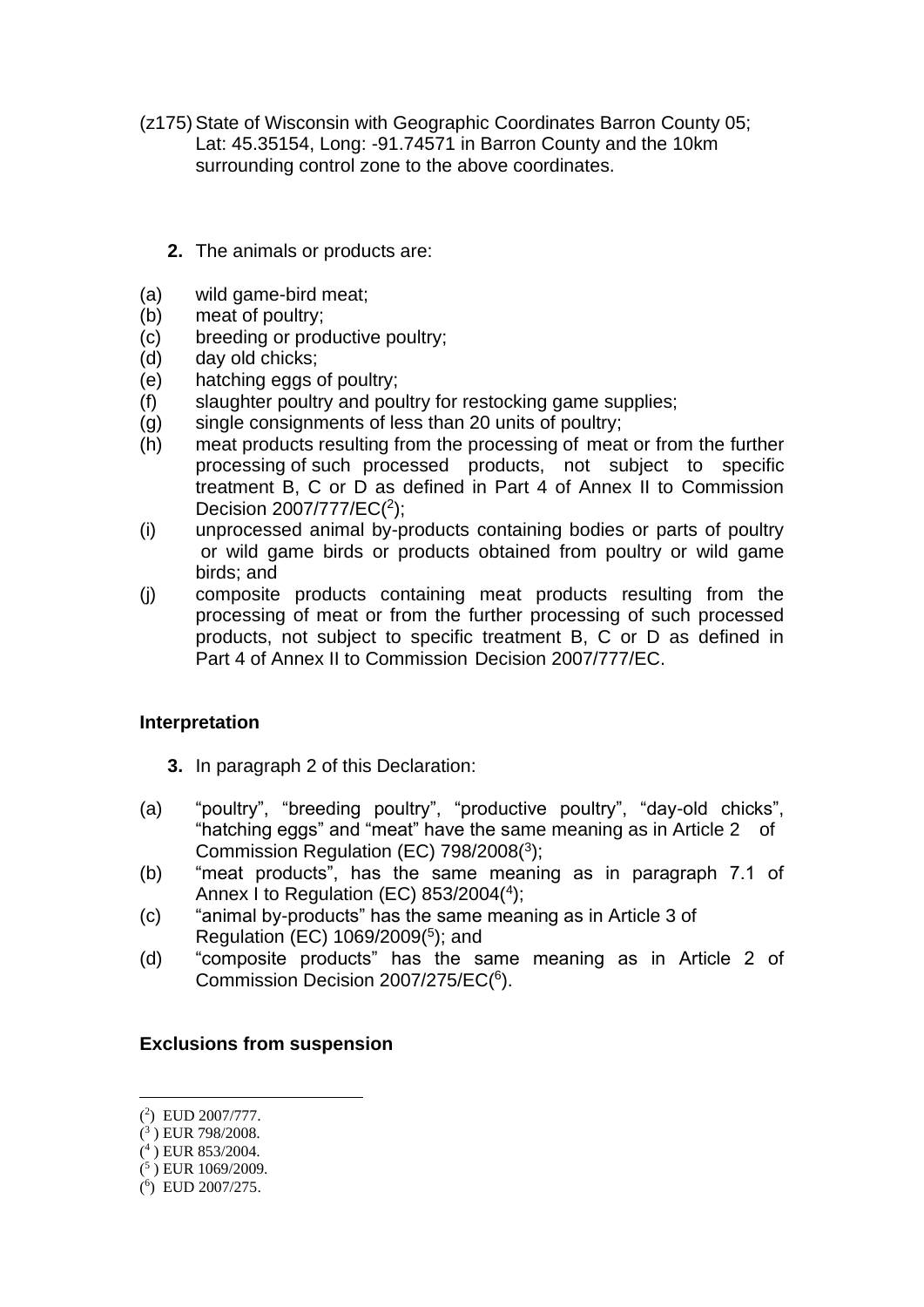- **4.** The suspension of entry into Scotland of the animals or products listed in paragraph 2 of this Declaration, where those animals or products originate in or are dispatched from the territories of the United States as set out in paragraph 1 of the Declaration, shall not apply where those animals or products were produced before the relevant closing date as set out in paragraph 5 of this Declaration, and where the animals or products are imported during a period of 90 days from the relevant closing date, including transportation on the high seas.
- **5.** The closing dates are:
- (a) for animals or products originating in or dispatched from the territory of the United States described in paragraph 1(a) of this Declaration, 07 February 2022;
- (b) for animals or products originating in or dispatched from the territory of the United States described in paragraphs 1(b) and 1(d) of this Declaration, 15 February 2022;
- (c) for animals or products originating in or dispatched from the territory of the United States described in paragraph 1(c) of this Declaration, 12 February 2022;
- (d) for animals or products originating in or dispatched from the territory of the United States described in paragraph 1(e) of this Declaration, 24 February 2022; and
- (e) for animals or products originating in or dispatched from the territory of the United States described in paragraph 1(f) of this Declaration, 20 February 2022;
- (f) for animals or products originating in or dispatched from the territory of the United States described in paragraph 1(g) of this Declaration, 02 March 2022;
- (g) for animals or products originating in or dispatched from the territory of the United States described in paragraph 1(h) of this Declaration, 04 March 2022;
- (h) for animals or products originating in or dispatched from the territory of the United States described in paragraphs 1(i) and 1(j) of this Declaration, 05 March 2022;
- (i) for animals or products originating in or dispatched from the territory of the United States described in paragraph 1(k) of this Declaration, 06 March 2022;
- (j) for animals or products originating in or dispatched from the territory of the United States described in paragraphs 1(l), 1(m) and 1(n) of this Declaration, 08 March 2022;
- (k) for animals or products originating in or dispatched from the territory of the United States described in paragraph 1(o) of this Declaration, 09 March 2022;
- (l) for animals or products originating in or dispatched from the territory of the United States described in paragraphs 1(p) and 1(q) of this Declaration, 10 March 2022;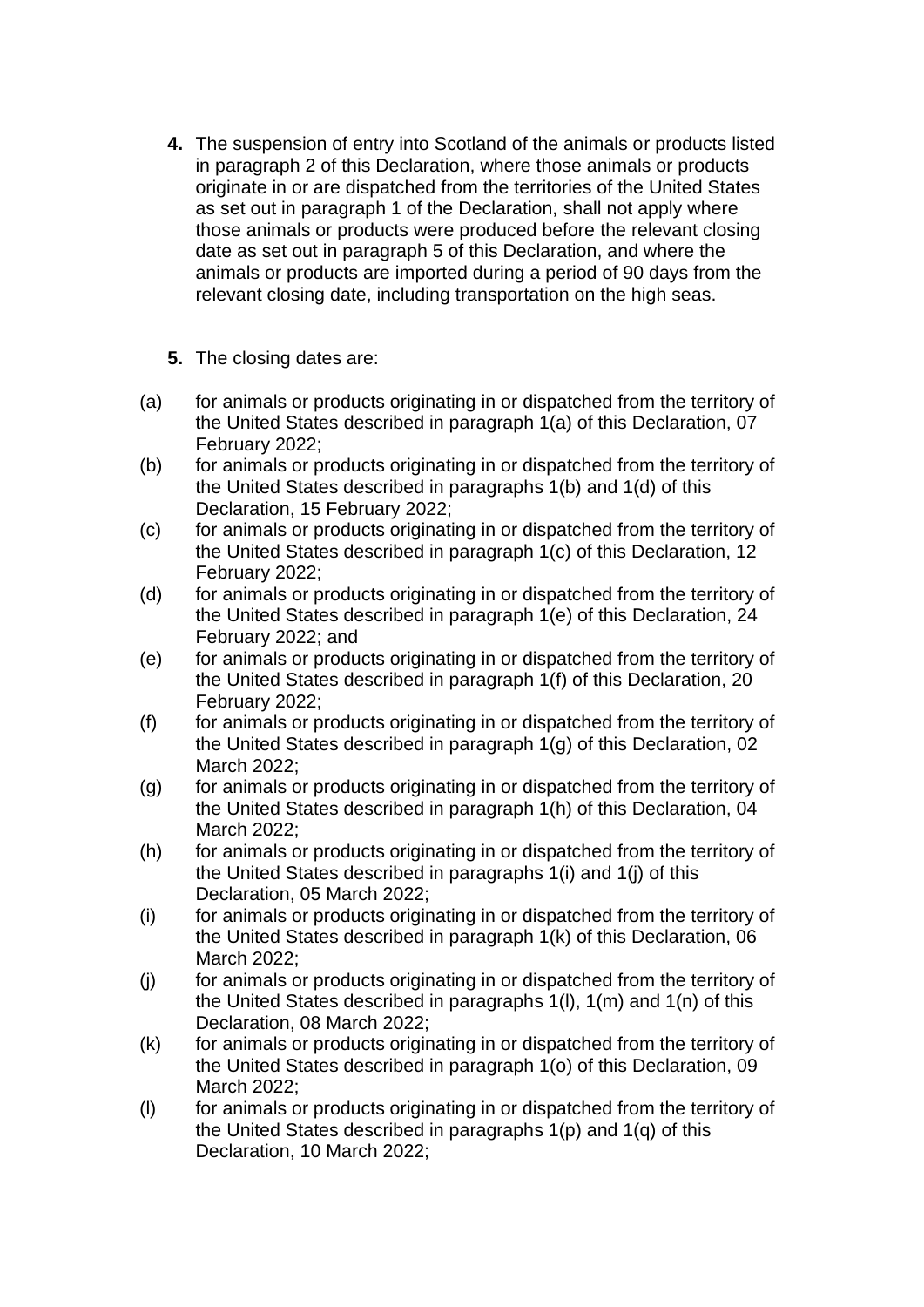- (m) for animals or products originating in or dispatched from the territory of the United States described in paragraph 1(r) of this Declaration, 11 March 2022;
- (n) for animals or products originating in or dispatched from the territory of the United States described in paragraph 1(s) of this Declaration, 12 March 2022;
- (o) for animals or products originating in or dispatched from the territory of the United States described in paragraph 1(t) of this Declaration, 14 March 2022;
- (p) for animals or products originating in or dispatched from the territory of the United States described in paragraphs 1(u) and 1(v) of this Declaration, 17 March 2022;
- (q) for animals or products originating in or dispatched from the territory of the United States described in paragraphs  $1(w)$ ,  $1(x)$ ,  $1(y)$ ,  $1(z)$  and 1(z1) of this Declaration, 18 March 2022;
- (r) for animals or products originating in or dispatched from the territory of the United States described in paragraphs 1(z2), 1(z3), 1(z4), 1(z5), 1(z6) and 1(z7) of this Declaration, 22 March 2022;
- (s) for animals or products originating in or dispatched from the territory of the United States described in paragraphs 1(z8), 1(z9), 1(z10), 1(z16), 1(z17) and 1(z24) of this Declaration, 23 March 2022;
- (t) for animals or products originating in or dispatched from the territory of the United States described in paragraphs 1(z11) and 1(z12) of this Declaration, 24 March 2022;
- (u) for animals or products originating in or dispatched from the territory of the United States described in paragraphs 1(z13), 1(z14), 1(z15), 1(z18) and 1(z25) of this Declaration, 25 March 2022;
- (v) for animals or products originating in or dispatched from the territory of the United States described in paragraphs 1(z19), 1(z20) and 1(z21) of this Declaration, 27 March 2022;
- (w) for animals or products originating in or dispatched from the territory of the United States described in paragraphs 1(z22), 1(z23), 1(z29), 1(z30), 1(z31), 1(z32), 1(z34) and 1(z35) of this Declaration, 29 March 2022;
- (x) for animals or products originating in or dispatched from the territory of the United States described in paragraphs 1(z26) and 1(z27) of this Declaration, 28 March 2022;
- (y) for animals or products originating in or dispatched from the territory of the United States described in paragraphs 1(z28) and 1(z33) of this Declaration, 30 March 2022;
- (z) for animals or products originating in or dispatched from the territory of the United States described in paragraphs 1(z36), 1(z37), 1(z40), 1(z47) and 1(z50) of this Declaration, 31 March 2022;
- (z1) for animals or products originating in or dispatched from the territory of the United States described in paragraphs 1(z48), 1(z51), 1(z52) and 1(z95) of this Declaration, 01 April 2022;
- (z2) for animals or products originating in or dispatched from the territory of the United States described in paragraphs 1(z38), 1(z39), 1(z41), 1(z44), 1(z45), 1(z46), 1(z49), 1(z53), 1(z54) and 1(z55) of this Declaration, 02 April 2022;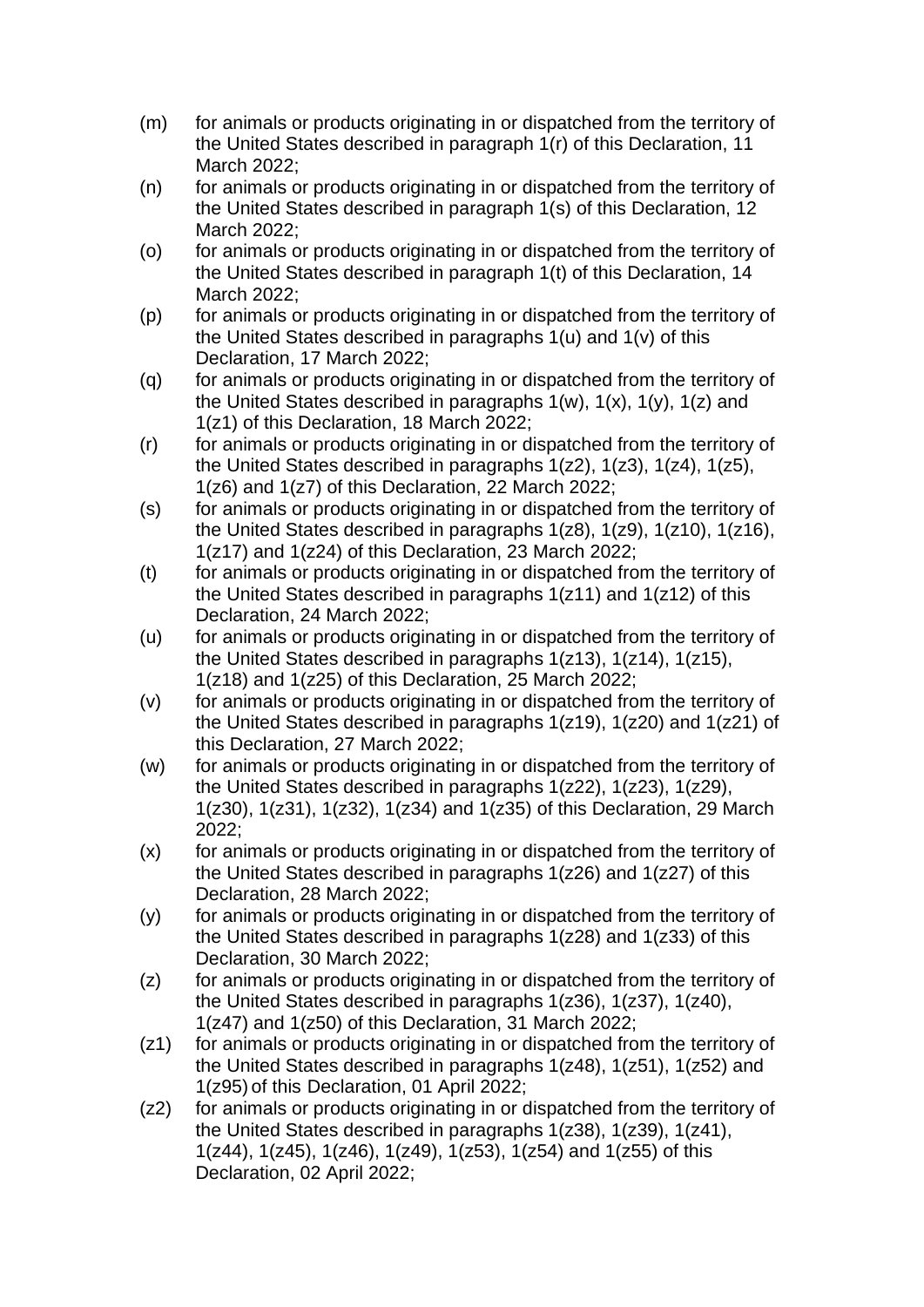- (z3) for animals or products originating in or dispatched from the territory of the United States described in paragraphs 1(z42), 1(z43), 1(z59), 1(z60) and 1(z61) of this Declaration, 03 April 2022;
- (z4) for animals or products originating in or dispatched from the territory of the United States described in paragraphs 1(z56), 1(z72), 1(z73), 1(z81), 1(z100), 1(z112) and 1(z113) of this Declaration, 08 April 2022;
- (z5) for animals or products originating in or dispatched from the territory of the United States described in paragraphs 1(z57), 1(z62), 1(z63), 1(z80) and 1(z82) of this Declaration, 04 April 2022;
- (z6) for animals or products originating in or dispatched from the territory of the United States described in paragraphs 1(z58), 1(z64), 1(z65), 1(z66), 1(z67), 1(z68), 1(z69), 1(z75), 1(z76), 1(z83), 1(z84), 1(z85), 1(z86) and 1(z109) of this Declaration, 05 April 2022;
- (z7) for animals or products originating in or dispatched from the territory of the United States described in paragraphs 1(z70), 1(z77), 1(z78), 1(z87), 1(z88) and 1(z110) of this Declaration, 06 April 2022;
- (z8) for animals or products originating in or dispatched from the territory of the United States described in paragraphs 1(z71), 1(z74) and 1(z79) of this Declaration, 07 April 2022;
- (z9) for animals or products originating in or dispatched from the territory of the United States described in paragraphs 1(z89), 1(z90), 1(z91), 1(z92), 1(z97), 1(z98) and 1(z146) of this Declaration, 13 April 2022;
- (z10) for animals or products originating in or dispatched from the territory of the United States described in paragraphs 1(z93), 1(z94), 1(z144) and 1(z145) of this Declaration, 14 April 2022;
- (z11) for animals or products originating in or dispatched from the territory of the United States described in paragraphs 1(z96), 1(z99), 1(z104), 1(z105), 1(z106), 1(z107), 1(z108), and 1(z111) of this Declaration, 12 April 2022; and
- (z12) for animals or products originating in or dispatched from the territory of the United States described in paragraphs 1(z101), 1(z102), 1(z103) and 1(z114) of this Declaration, 09 April 2022;
- (z13) for animals or products originating in or dispatched from the territory of the United States described in paragraphs 1(z147) and 1(z148) of this Declaration, 15 April 2022;
- (z14) for animals or products originating in or dispatched from the territory of the United States described in paragraphs 1(z115), 1(z116), 1(z120), 1(z121), 1(z122), 1(z123), 1(z124), 1(z125), 1(z126), 1(z127), 1(z128) and 1(z139) of this Declaration, 19 April 2022;
- (z15) for animals or products originating in or dispatched from the territory of the United States described in paragraphs 1(z117), 1(z118), 1(z129), 1(z130), 1(z131), 1(z138), 1(z141) and 1(z142) of this Declaration, 20 April 2022;
- (z16) for animals or products originating in or dispatched from the territory of the United States described in paragraphs 1(z119), 1(z132), 1(z133), 1(z134) and 1(z140) of this Declaration, 21 April 2022;
- (z17) for animals or products originating in or dispatched from the territory of the United States described in paragraphs 1(z135), 1(z136), 1(z137) and 1(z143) of this Declaration, 22 April 2022;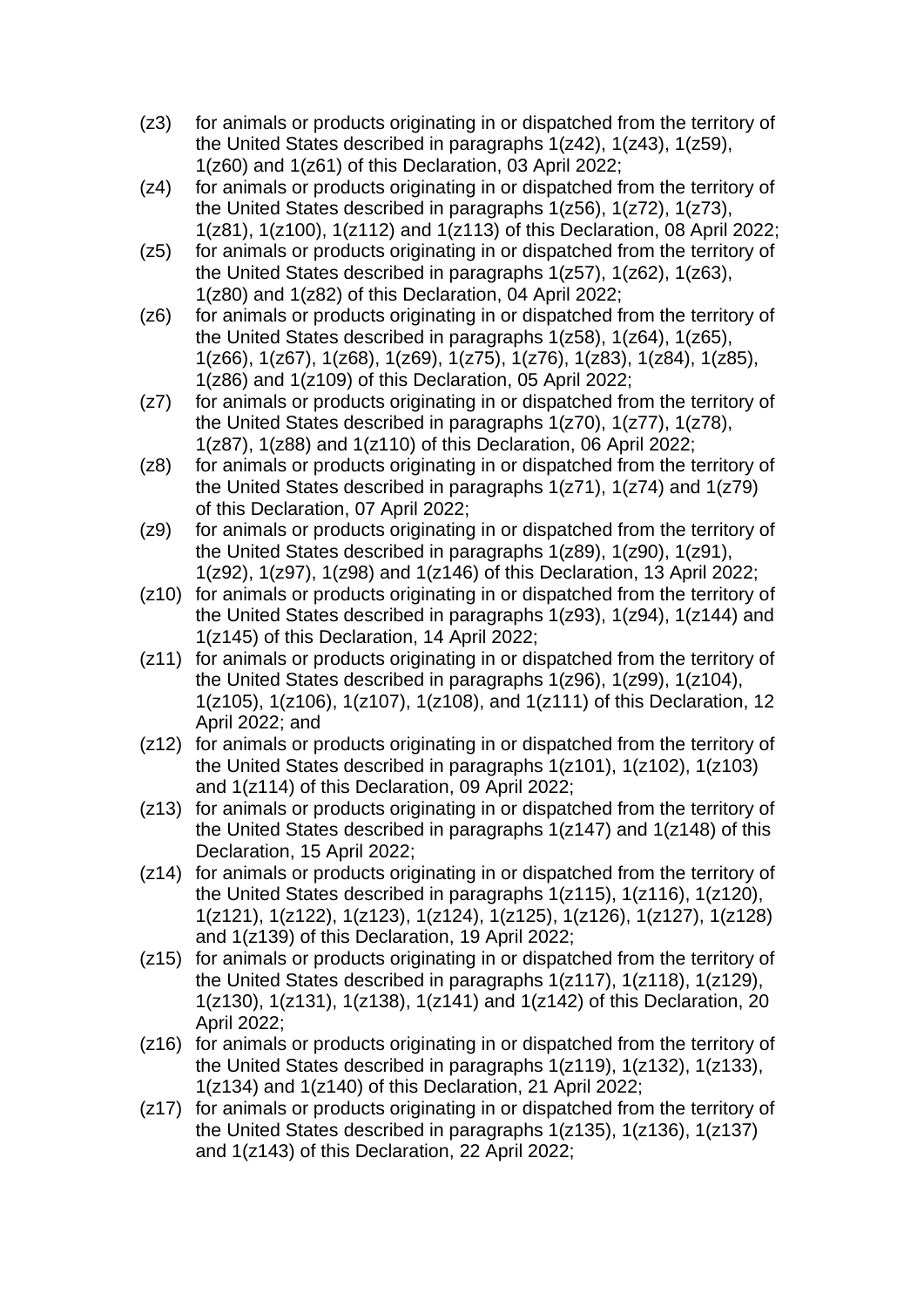- (z18) for animals or products originating in or dispatched from the territory of the United States described in paragraph 1(z149) of this Declaration, 23 April 2022;
- (z19) for animals or products originating in or dispatched from the territory of the United States described in paragraphs 1(z150) and 1(z151) of this Declaration, 26 April 2022;
- (z20) for animals or products originating in or dispatched from the territory of the United States described in paragraph 1(z152) of this Declaration, 25 April 2022;
- (z21) for animals or products originating in or dispatched from the territory of the United States described in paragraphs 1(z153), 1(z156) and 1(z160) of this Declaration, 29 April 2022;
- (z22) for animals or products originating in or dispatched from the territory of the United States described in paragraphs 1(z154), 1(z157) and 1(z159) of this Declaration, 27 April 2022;
- (z23) for animals or products originating in or dispatched from the territory of the United States described in paragraphs 1(z155) and 1(z167) of this Declaration, 28 April 2022;
- (z24) for animals or products originating in or dispatched from the territory of the United States described in paragraph 1(z158) of this Declaration, 30 April 2022;
- (z25) for animals or products originating in or dispatched from the territory of the United States described in paragraphs 1(z161), 1(z162), 1(z163), 1(z164), 1(z168) and 1(z169) of this Declaration, 03 May 2022;
- (z26) for animals or products originating in or dispatched from the territory of the United States described in paragraph 1(z165) of this Declaration, 04 May 2022;
- (z27) for animals or products originating in or dispatched from the territory of the United States described in paragraph 1(z166) of this Declaration, 05 May 2022;
- (z28) for animals or products originating in or dispatched from the territory of the United States described in paragraph 1(z170) of this Declaration, 09 May 2022;
- (z29) for animals or products originating in or dispatched from the territory of the United States described in paragraphs 1(z171), 1(z172), 1(z173) and 1(z174) of this Declaration, 10 May 2022; and
- (z30) for animals or products originating in or dispatched from the territory of the United States described in paragraph 1(z175) of this Declaration, 07 May 2022.
	- **6.** Paragraphs 2(i) and 2(j) of this Declaration do not apply to:
- (a) specified pathogen free eggs within the meaning of Article 2 of Commission Regulation (EC) 798/2008; and
- (b) eggs as defined in paragraph 5.1 of Annex 1 to Regulation (EC) 853/2004 or egg products as defined in paragraph 7.3 of that Annex to that Regulation.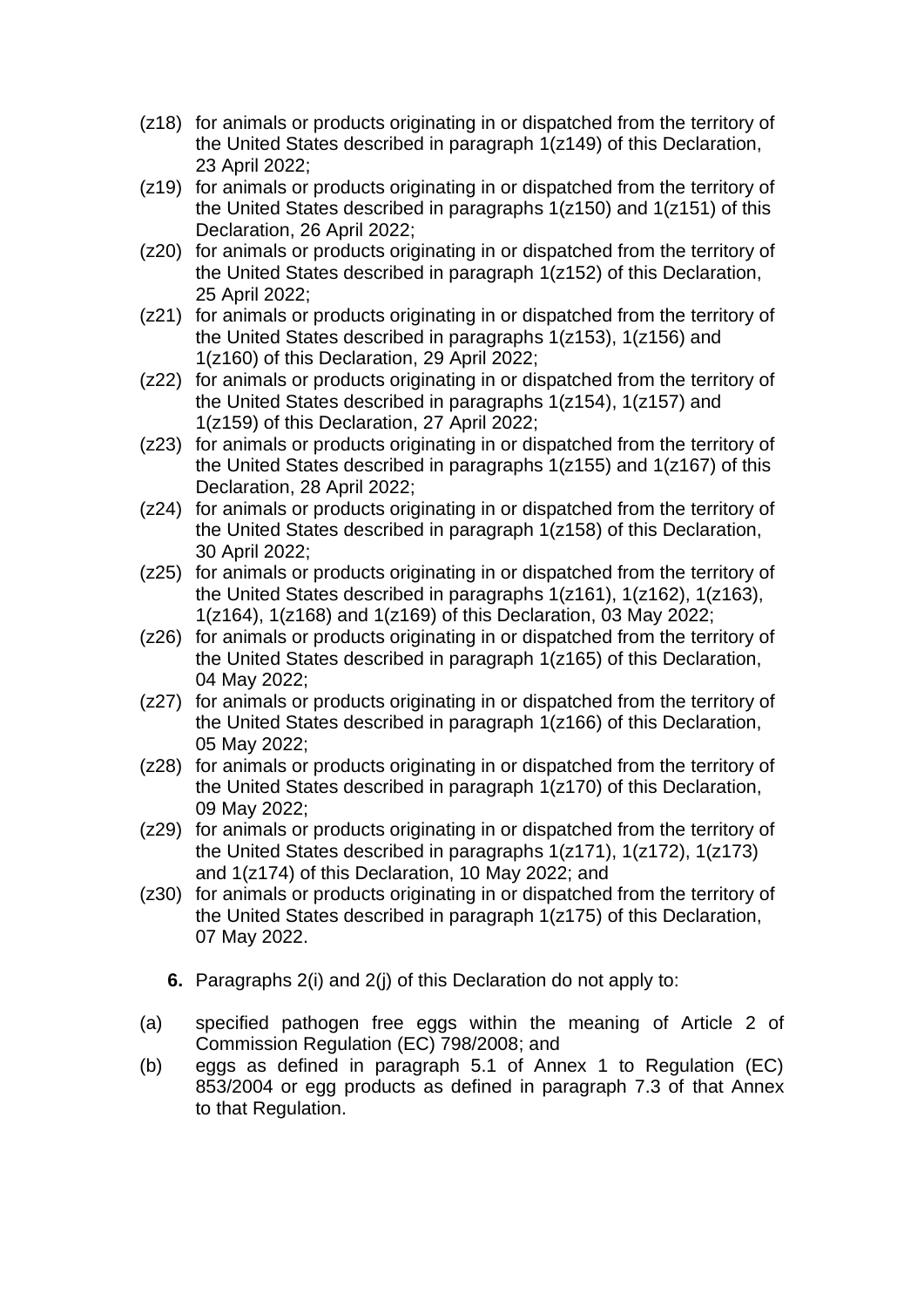# **Measures specifying method of identification of place of origin or dispatch**

- **7.** Animals or products that are listed in paragraph 2 of this Declaration and that originate in or are dispatched from one of the territories of the United States described in paragraph 1 of this Declaration for entry into Scotland must ensure that they are accompanied by a veterinary certificate that lists their place of origin or dispatch as:
- (a) for animals or products originating in or dispatched from the territory of the United States described in paragraph 1(a) of this Declaration, "US 2.4";
- (b) for animals or products originating in or dispatched from the territory of the United States described in paragraph 1(b) of this Declaration, "US  $2.5$ ":
- (c) for animals or products originating in or dispatched from the territory of the United States described in paragraph 1(c) of this Declaration, "US  $2.6"$ :
- (d) for animals or products originating in or dispatched from the territory of the United States described in paragraph 1(d) of this Declaration, "US 2.7";
- (e) for animals or products originating in or dispatched from the territory of the United States described in paragraph 1(e) of this Declaration, "US 2.8";
- (f) for animals or products originating in or dispatched from the territory of the United States described in paragraph 1(f) of this Declaration, "US 2.9";
- (g) for animals or products originating in or dispatched from the territory of the United States described in paragraph 1(g) of this Declaration, "US 2.10";
- (h) for animals or products originating in or dispatched from the territory of the United States described in paragraph 1(h) of this Declaration, "US 2.11";
- (i) for animals or products originating in or dispatched from the territory of the United States described in paragraph 1(i) of this Declaration, "US 2.12";
- (j) for animals or products originating in or dispatched from the territory of the United States described in paragraph 1(j) of this Declaration, "US 2.13";
- (k) for animals or products originating in or dispatched from the territory of the United States described in paragraph 1(k) of this Declaration, "US  $2.14"$
- (l) for animals or products originating in or dispatched from the territory of the United States described in paragraph 1(l) of this Declaration, "US 2.15";
- (m) for animals or products originating in or dispatched from the territory of the United States described in paragraph 1(m) of this Declaration, "US 2.16";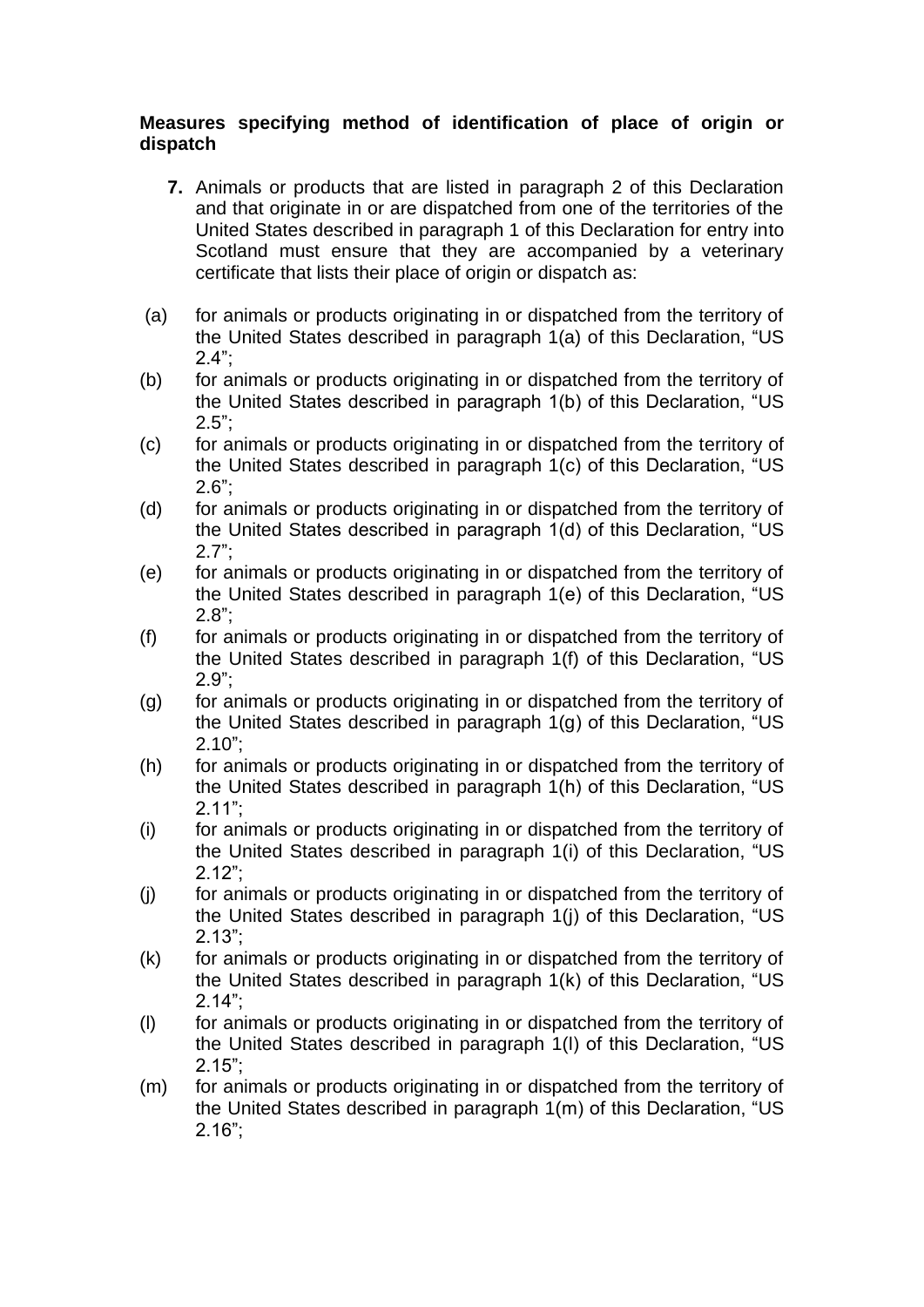- (n) for animals or products originating in or dispatched from the territory of the United States described in paragraph 1(n) of this Declaration, "US 2.17";
- (o) for animals or products originating in or dispatched from the territory of the United States described in paragraph 1(o) of this Declaration, "US 2.18";
- (p) for animals or products originating in or dispatched from the territory of the United States described in paragraph 1(p) of this Declaration, "US 2.19";
- (q) for animals or products originating in or dispatched from the territory of the United States described in paragraph 1(q) of this Declaration, "US 2.20";
- (r) for animals or products originating in or dispatched from the territory of the United States described in paragraph 1(r) of this Declaration, "US 2.21";
- (s) for animals or products originating in or dispatched from the territory of the United States described in paragraph 1(s) of this Declaration, "US 2.22";
- (t) for animals or products originating in or dispatched from the territory of the United States described in paragraph 1(t) of this Declaration, "US 2.23";
- (u) for animals or products originating in or dispatched from the territory of the United States described in paragraph 1(u) of this Declaration, "US 2.24";
- (v) for animals or products originating in or dispatched from the territory of the United States described in paragraph 1(v) of this Declaration, "US 2.25";
- (w) for animals or products originating in or dispatched from the territory of the United States described in paragraph 1(w) of this Declaration, "US 2.26";
- (x) for animals or products originating in or dispatched from the territory of the United States described in paragraph 1(x) of this Declaration, "US 2.27";
- (y) for animals or products originating in or dispatched from the territory of the United States described in paragraph 1(y) of this Declaration, "US 2.28";
- (z) for animals or products originating in or dispatched from the territory of the United States described in paragraph 1(z) of this Declaration, "US 2.29";
- (z1) for animals or products originating in or dispatched from the territory of the United States described in paragraph 1(z1) of this Declaration, "US 2.30";
- (z2) for animals or products originating in or dispatched from the territory of the United States described in paragraph 1(z2) of this Declaration, "US 2.31";
- (z3) for animals or products originating in or dispatched from the territory of the United States described in paragraph 1(z3) of this Declaration, "US 2.32";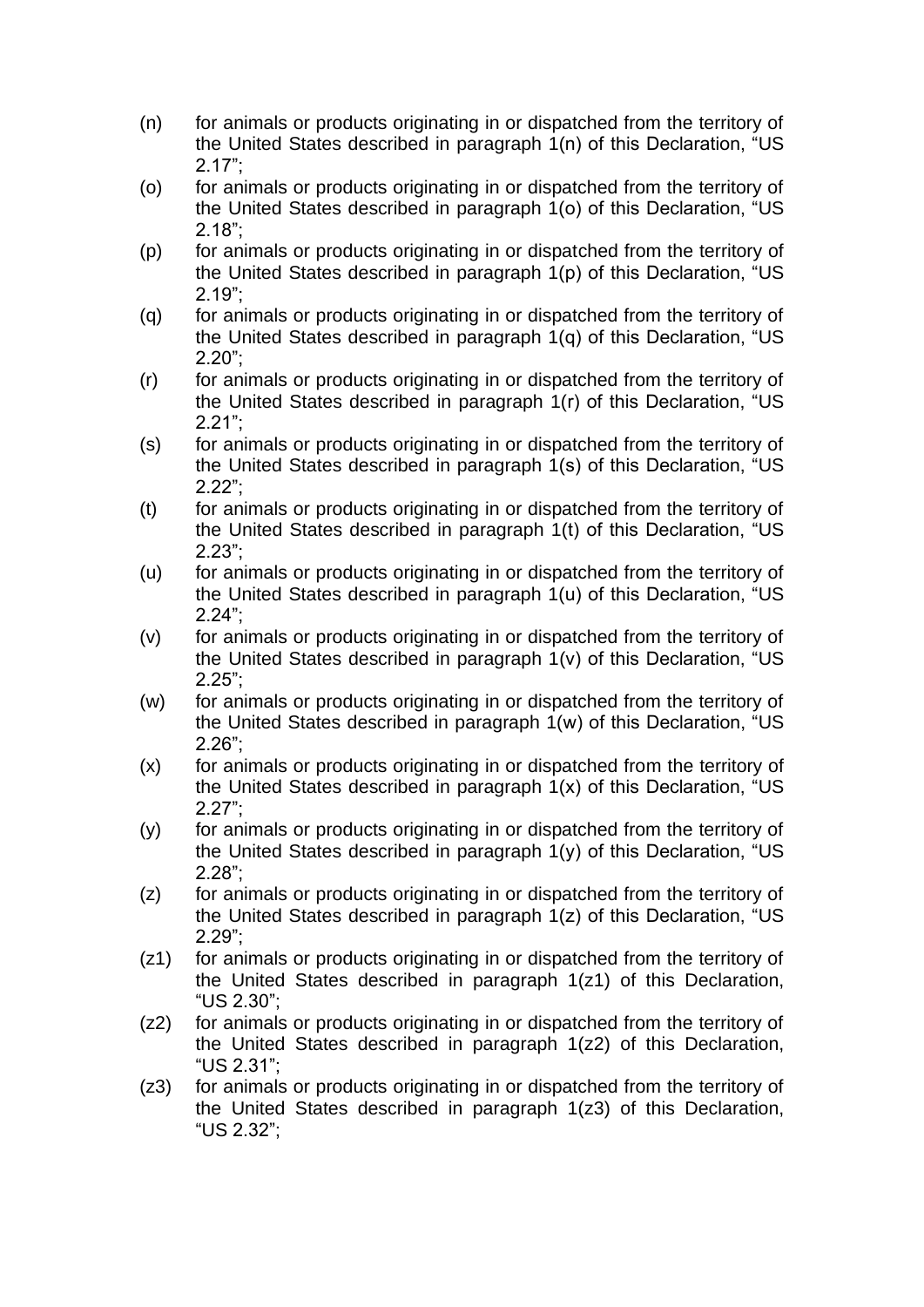- (z4) for animals or products originating in or dispatched from the territory of the United States described in paragraph 1(z4) of this Declaration, "US 2.33";
- (z5) for animals or products originating in or dispatched from the territory of the United States described in paragraph 1(z5) of this Declaration, "US 2.34";
- (z6) for animals or products originating in or dispatched from the territory of the United States described in paragraph 1(z6) of this Declaration, "US 2.35";
- (z7) for animals or products originating in or dispatched from the territory of the United States described in paragraph 1(z7) of this Declaration, "US 2.36";
- (z8) for animals or products originating in or dispatched from the territory of the United States described in paragraph 1(z8) of this Declaration, "US 2.37";
- (z9) for animals or products originating in or dispatched from the territory of the United States described in paragraph 1(z9) of this Declaration, "US 2.38";
- (z10) for animals or products originating in or dispatched from the territory of the United States described in paragraph 1(z10) of this Declaration, "US 2.39";
- (z11) for animals or products originating in or dispatched from the territory of the United States described in paragraph 1(z11) of this Declaration, "US 2.40";
- (z12) for animals or products originating in or dispatched from the territory of the United States described in paragraph 1(z12) of this Declaration, "US 2.41";
- (z13) for animals or products originating in or dispatched from the territory of the United States described in paragraph 1(z13) of this Declaration, "US 2.42";
- (z14) for animals or products originating in or dispatched from the territory of the United States described in paragraph 1(z14) of this Declaration, "US 2.43";
- (z15) for animals or products originating in or dispatched from the territory of the United States described in paragraph 1(z15) of this Declaration, "US 2.44";
- (z16) for animals or products originating in or dispatched from the territory of the United States described in paragraph 1(z16) of this Declaration, "US 2.45";
- (z17) for animals or products originating in or dispatched from the territory of the United States described in paragraph 1(z17) of this Declaration, "US 2.46";
- (z18) for animals or products originating in or dispatched from the territory of the United States described in paragraph 1(z18) of this Declaration, "US 2.47";
- (z19) for animals or products originating in or dispatched from the territory of the United States described in paragraph 1(z19) of this Declaration, "US 2.48";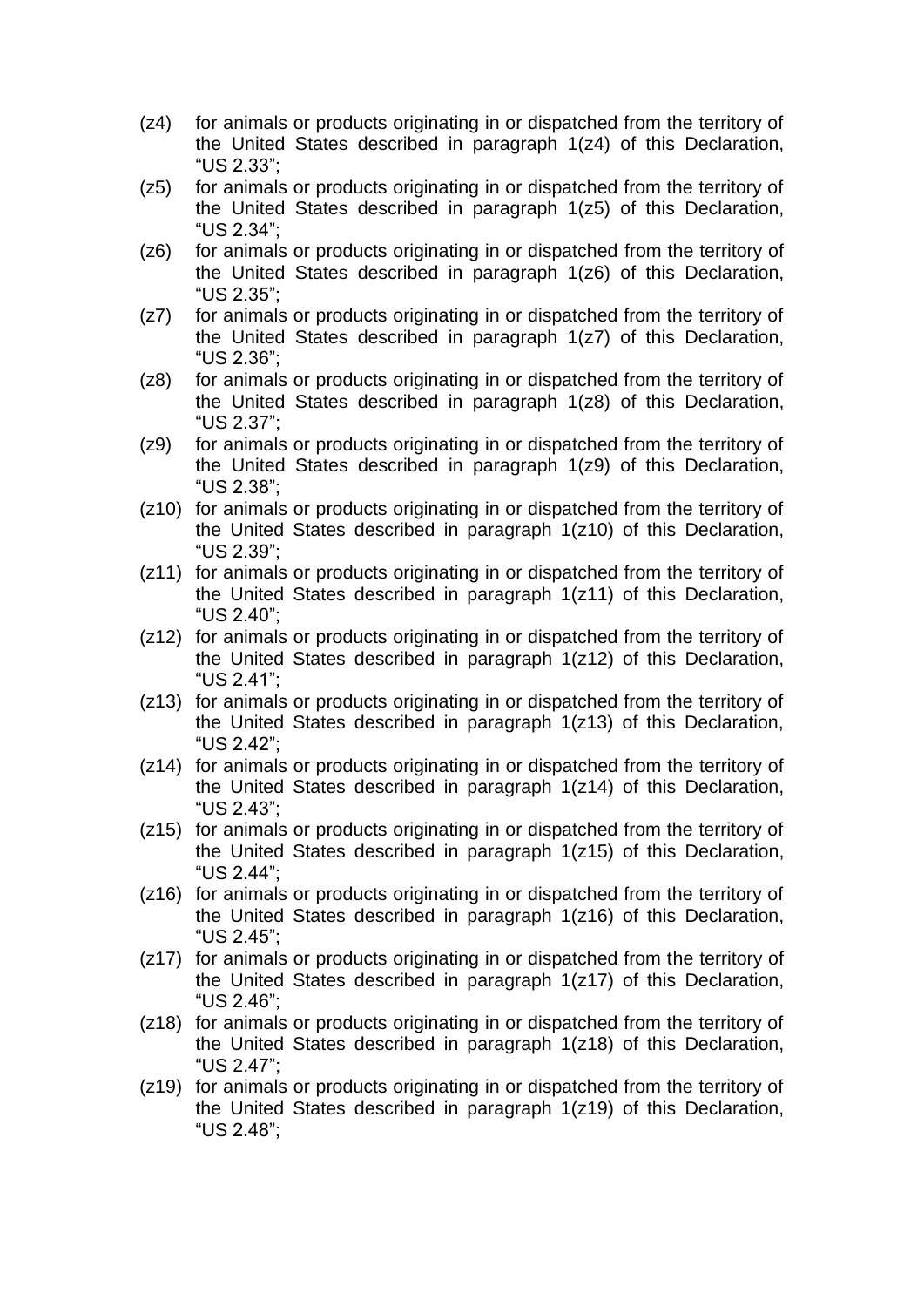- (z20) for animals or products originating in or dispatched from the territory of the United States described in paragraph 1(z20) of this Declaration, "US 2.49";
- (z21) for animals or products originating in or dispatched from the territory of the United States described in paragraph 1(z21) of this Declaration, "US 2.50";
- (z22) for animals or products originating in or dispatched from the territory of the United States described in paragraph 1(z22) of this Declaration, "US 2.51";
- (z23) for animals or products originating in or dispatched from the territory of the United States described in paragraph 1(z23) of this Declaration, "US 2.52";
- (z24) for animals or products originating in or dispatched from the territory of the United States described in paragraph 1(z24) of this Declaration, "US 2.53";
- (z25) for animals or products originating in or dispatched from the territory of the United States described in paragraph 1(z25) of this Declaration, "US 2.54";
- (z26) for animals or products originating in or dispatched from the territory of the United States described in paragraph 1(z26) of this Declaration, "US 2.55";
- (z27) for animals or products originating in or dispatched from the territory of the United States described in paragraph 1(z27) of this Declaration, "US 2.56";
- (z28) for animals or products originating in or dispatched from the territory of the United States described in paragraph 1(z28) of this Declaration, "US 2.57";
- (z29) for animals or products originating in or dispatched from the territory of the United States described in paragraph 1(z29) of this Declaration, "US 2.58";
- (z30) for animals or products originating in or dispatched from the territory of the United States described in paragraph 1(z30) of this Declaration, "US 2.59";
- (z31) for animals or products originating in or dispatched from the territory of the United States described in paragraph 1(z31) of this Declaration, "US 2.60";
- (z32) for animals or products originating in or dispatched from the territory of the United States described in paragraph 1(z32) of this Declaration, "US 2.61";
- (z33) for animals or products originating in or dispatched from the territory of the United States described in paragraph 1(z33) of this Declaration, "US 2.62";
- (z34) for animals or products originating in or dispatched from the territory of the United States described in paragraph 1(z34) of this Declaration, "US 2.63";
- (z35) for animals or products originating in or dispatched from the territory of the United States described in paragraph 1(z35) of this Declaration, "US 2.64";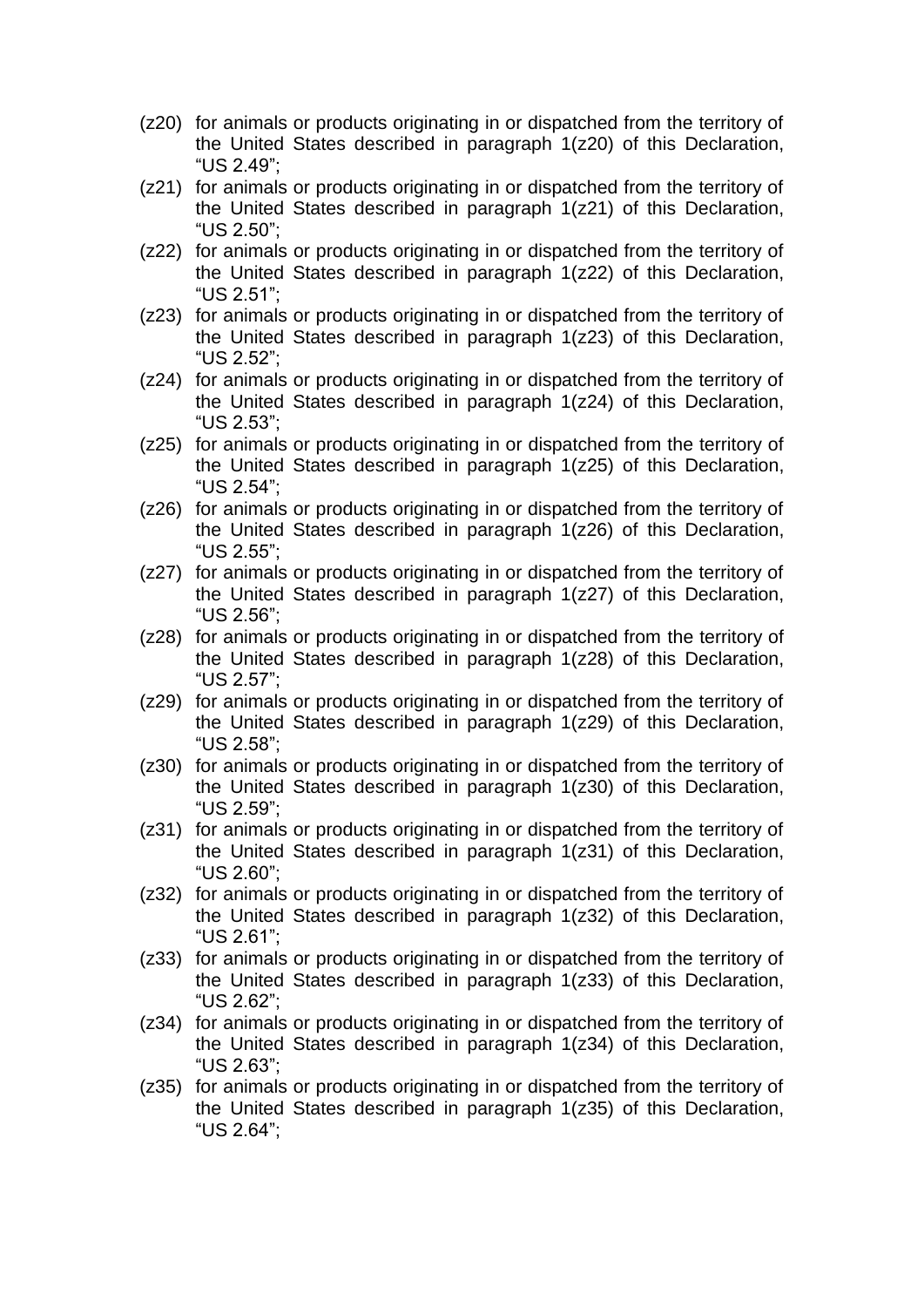- (z36) for animals or products originating in or dispatched from the territory of the United States described in paragraph 1(z36) of this Declaration, "US 2.65";
- (z37) for animals or products originating in or dispatched from the territory of the United States described in paragraph 1(z37) of this Declaration, "US 2.66";
- (z38) for animals or products originating in or dispatched from the territory of the United States described in paragraph 1(z38) of this Declaration, "US 2.67";
- (z39) for animals or products originating in or dispatched from the territory of the United States described in paragraph 1(z39) of this Declaration, "US 2.68";
- (z40) for animals or products originating in or dispatched from the territory of the United States described in paragraph 1(z40) of this Declaration, "US 2.69";
- (z41) for animals or products originating in or dispatched from the territory of the United States described in paragraph 1(z41) of this Declaration, "US 2.70";
- (z42) for animals or products originating in or dispatched from the territory of the United States described in paragraph 1(z42) of this Declaration, "US 2.71";
- (z43) for animals or products originating in or dispatched from the territory of the United States described in paragraph 1(z43) of this Declaration, "US 2.72";
- (z44) for animals or products originating in or dispatched from the territory of the United States described in paragraph 1(z44) of this Declaration, "US 2.73";
- (z45) for animals or products originating in or dispatched from the territory of the United States described in paragraph 1(z45) of this Declaration, "US 2.74";
- (z46) for animals or products originating in or dispatched from the territory of the United States described in paragraph 1(z46) of this Declaration, "US 2.75";
- (z47) for animals or products originating in or dispatched from the territory of the United States described in paragraph 1(z47) of this Declaration, "US 2.76";
- (z48) for animals or products originating in or dispatched from the territory of the United States described in paragraph 1(z48) of this Declaration, "US 2.77";
- (z49) for animals or products originating in or dispatched from the territory of the United States described in paragraph 1(z49) of this Declaration, "US 2.78";
- (z50) for animals or products originating in or dispatched from the territory of the United States described in paragraph 1(z50) of this Declaration, "US 2.79";
- (z51) for animals or products originating in or dispatched from the territory of the United States described in paragraph 1(z51) of this Declaration, "US 2.80";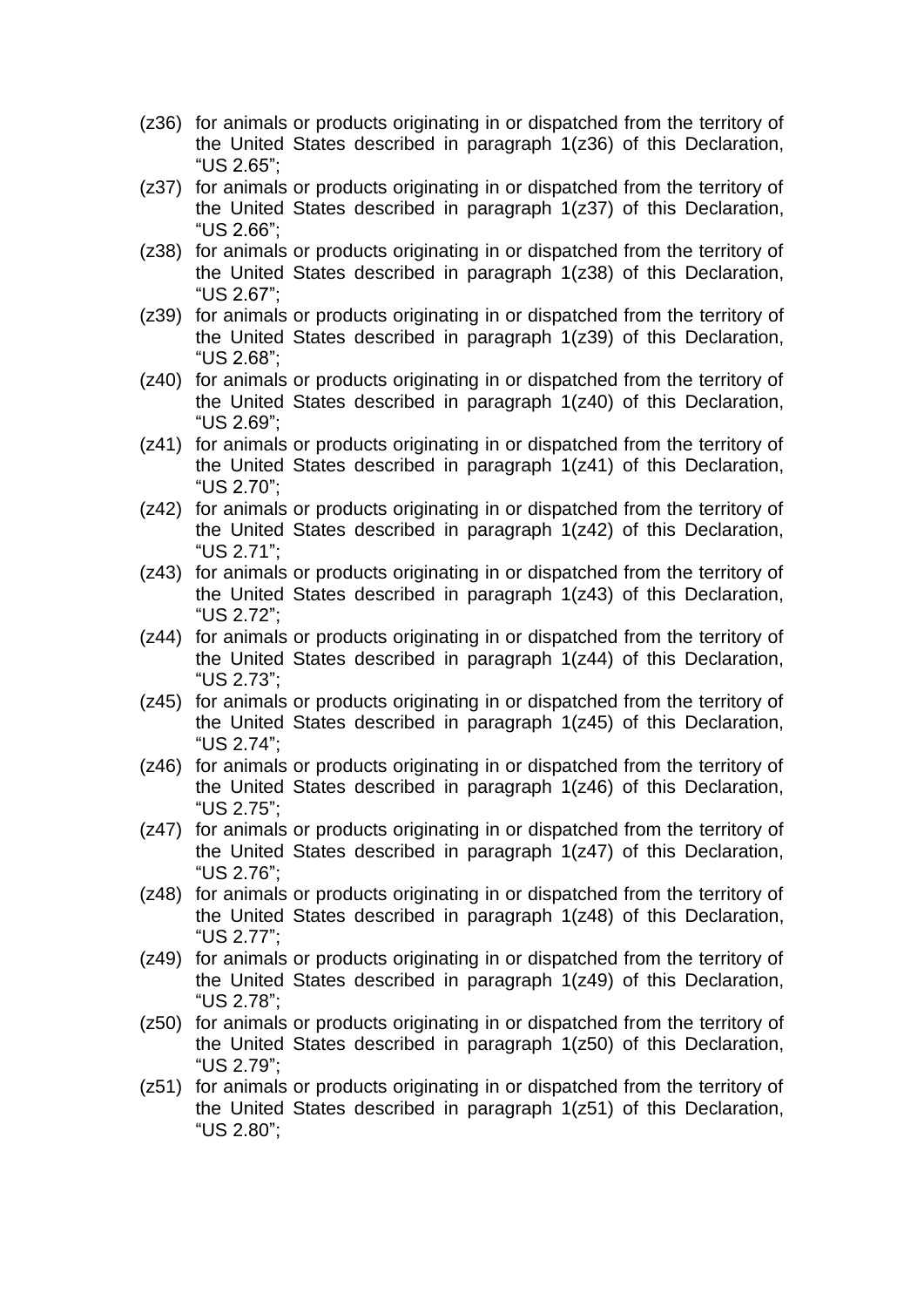- (z52) for animals or products originating in or dispatched from the territory of the United States described in paragraph 1(z52) of this Declaration, "US 2.81";
- (z53) for animals or products originating in or dispatched from the territory of the United States described in paragraph 1(z53) of this Declaration, "US 2.82";
- (z54) for animals or products originating in or dispatched from the territory of the United States described in paragraph 1(z54) of this Declaration, "US 2.83";
- (z55) for animals or products originating in or dispatched from the territory of the United States described in paragraph 1(z55) of this Declaration, "US 2.84";
- (z56) for animals or products originating in or dispatched from the territory of the United States described in paragraph 1(z56) of this Declaration, "US 2.85";
- (z57) for animals or products originating in or dispatched from the territory of the United States described in paragraph 1(z57) of this Declaration, "US 2.86";
- (z58) for animals or products originating in or dispatched from the territory of the United States described in paragraph 1(z58) of this Declaration, "US 2.87";
- (z59) for animals or products originating in or dispatched from the territory of the United States described in paragraph 1(z59) of this Declaration, "US 2.88";
- (z60) for animals or products originating in or dispatched from the territory of the United States described in paragraph 1(z60) of this Declaration, "US 2.89";
- (z61) for animals or products originating in or dispatched from the territory of the United States described in paragraph 1(z61) of this Declaration, "US 2.90";
- (z62) for animals or products originating in or dispatched from the territory of the United States described in paragraph 1(z62) of this Declaration, "US 2.91";
- (z63) for animals or products originating in or dispatched from the territory of the United States described in paragraph 1(z63) of this Declaration, "US 2.92";
- (z64) for animals or products originating in or dispatched from the territory of the United States described in paragraph 1(z64) of this Declaration, "US 2.93";
- (z65) for animals or products originating in or dispatched from the territory of the United States described in paragraph 1(z65) of this Declaration, "US 2.94";
- (z66) for animals or products originating in or dispatched from the territory of the United States described in paragraph 1(z66) of this Declaration, "US 2.95";
- (z67) for animals or products originating in or dispatched from the territory of the United States described in paragraph 1(z67) of this Declaration, "US 2.96";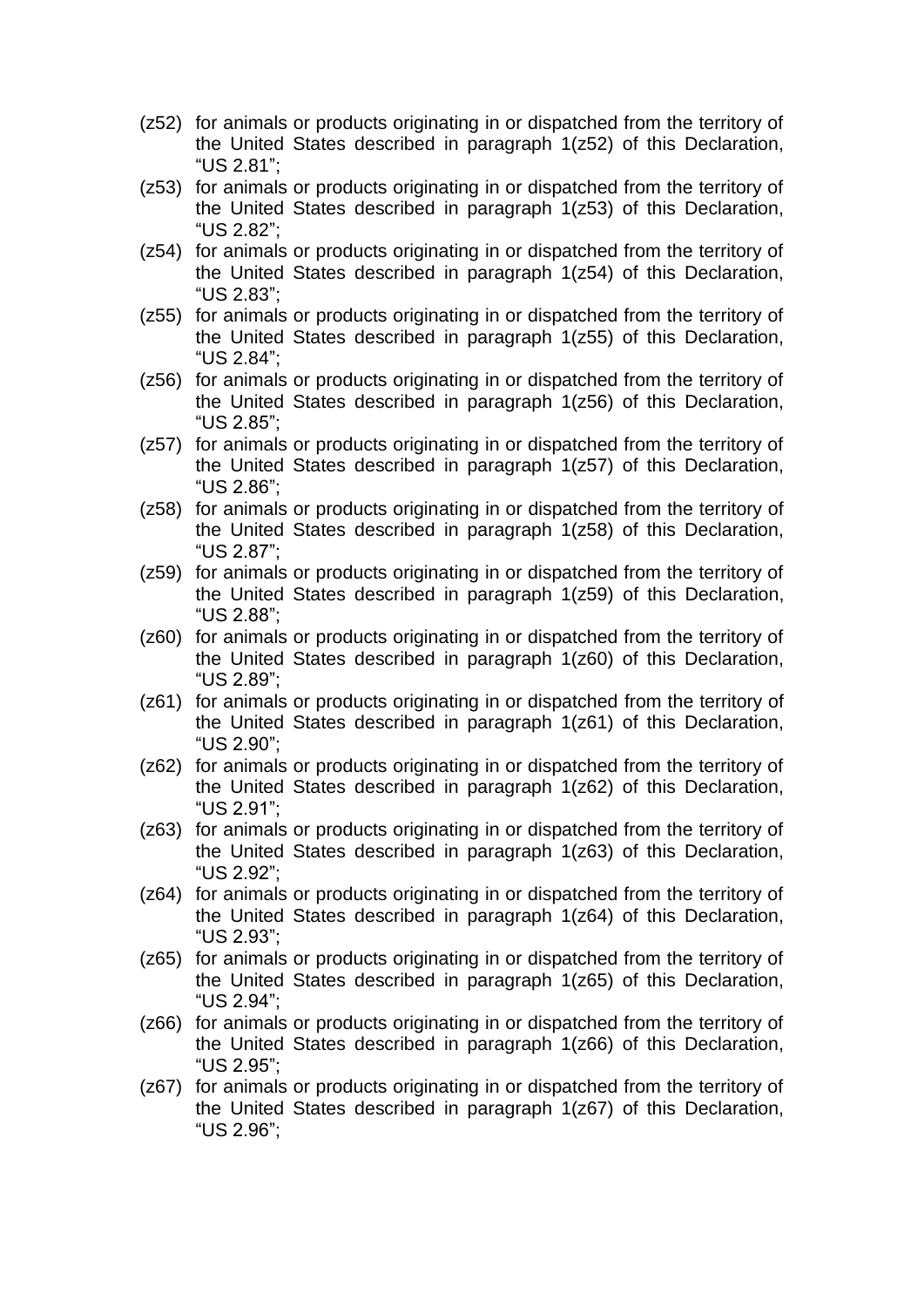- (z68) for animals or products originating in or dispatched from the territory of the United States described in paragraph 1(z68) of this Declaration, "US 2.97";
- (z69) for animals or products originating in or dispatched from the territory of the United States described in paragraph 1(z69) of this Declaration, "US 2.98";
- (z70) for animals or products originating in or dispatched from the territory of the United States described in paragraph 1(z70) of this Declaration, "US 2.99";
- (z71) for animals or products originating in or dispatched from the territory of the United States described in paragraph 1(z71) of this Declaration, "US 2.100";
- (z72) for animals or products originating in or dispatched from the territory of the United States described in paragraph 1(z72) of this Declaration, "US 2.101";
- (z73) for animals or products originating in or dispatched from the territory of the United States described in paragraph 1(z73) of this Declaration, "US 2.102";
- (z74) for animals or products originating in or dispatched from the territory of the United States described in paragraph 1(z74) of this Declaration, "US 2.103";
- (z75) for animals or products originating in or dispatched from the territory of the United States described in paragraph 1(z75) of this Declaration, "US 2.104";
- (z76) for animals or products originating in or dispatched from the territory of the United States described in paragraph 1(z76) of this Declaration, "US 2.105";
- (z77) for animals or products originating in or dispatched from the territory of the United States described in paragraph 1(z77) of this Declaration, "US 2.106";
- (z78) for animals or products originating in or dispatched from the territory of the United States described in paragraph 1(z78) of this Declaration, "US 2.107";
- (z79) for animals or products originating in or dispatched from the territory of the United States described in paragraph 1(z79) of this Declaration, "US 2.108";
- (z80) for animals or products originating in or dispatched from the territory of the United States described in paragraph 1(z80) of this Declaration, "US 2.109";
- (z81) for animals or products originating in or dispatched from the territory of the United States described in paragraph 1(z81) of this Declaration, "US 2.110";
- (z82) for animals or products originating in or dispatched from the territory of the United States described in paragraph 1(z82) of this Declaration, "US 2.111";
- (z83) for animals or products originating in or dispatched from the territory of the United States described in paragraph 1(z83) of this Declaration, "US 2.112";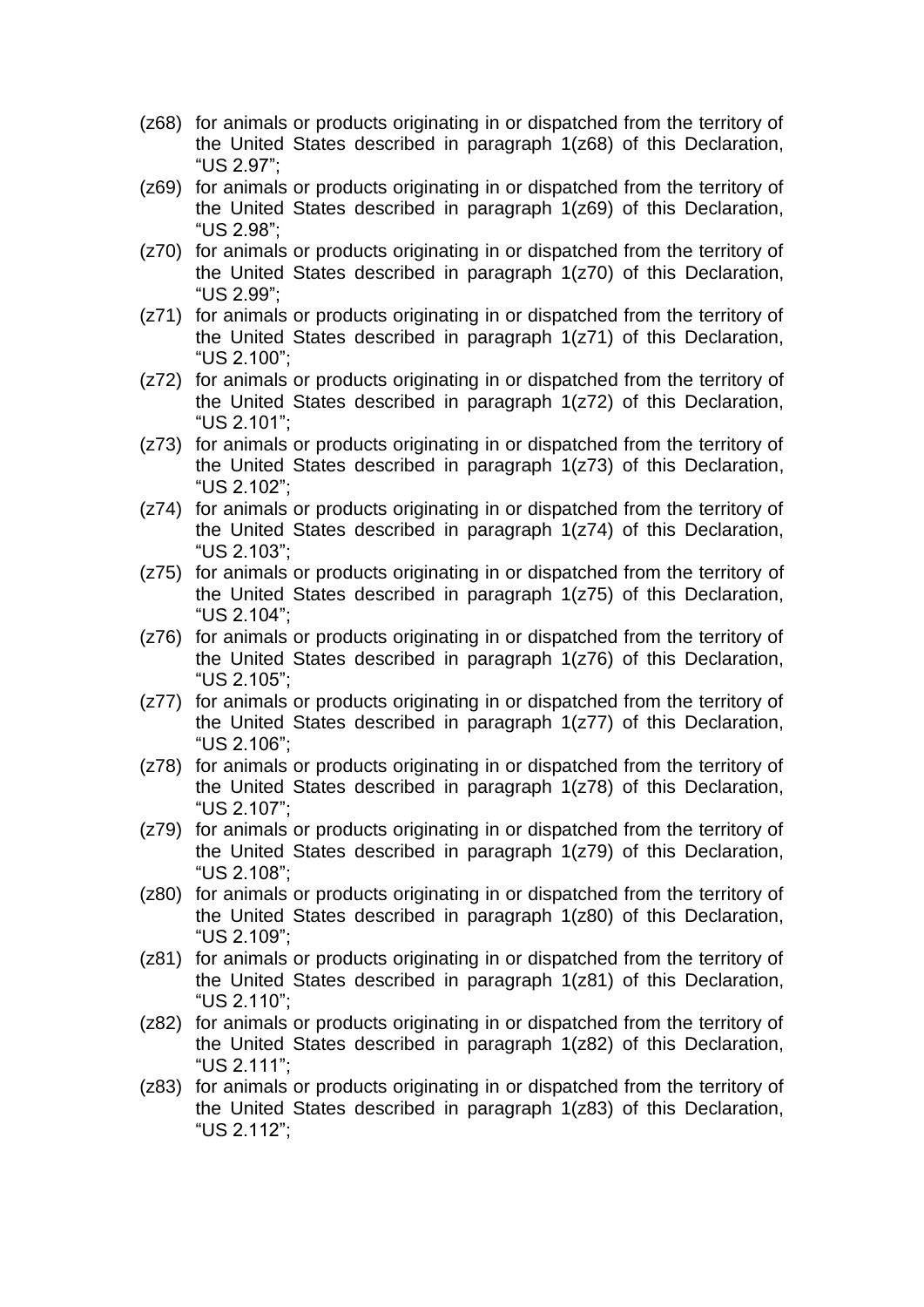- (z84) for animals or products originating in or dispatched from the territory of the United States described in paragraph 1(z84) of this Declaration, "US 2.113";
- (z85) for animals or products originating in or dispatched from the territory of the United States described in paragraph 1(z85) of this Declaration, "US 2.114";
- (z86) for animals or products originating in or dispatched from the territory of the United States described in paragraph 1(z86) of this Declaration, "US 2.115";
- (z87) for animals or products originating in or dispatched from the territory of the United States described in paragraph 1(z87) of this Declaration, "US 2.116";
- (z88) for animals or products originating in or dispatched from the territory of the United States described in paragraph 1(z88) of this Declaration, "US 2.117";
- (z89) for animals or products originating in or dispatched from the territory of the United States described in paragraph 1(z89) of this Declaration, "US 2.118";
- (z90) for animals or products originating in or dispatched from the territory of the United States described in paragraph 1(z90) of this Declaration, "US 2.119";
- (z91) for animals or products originating in or dispatched from the territory of the United States described in paragraph 1(z91) of this Declaration, "US 2.120";
- (z92) for animals or products originating in or dispatched from the territory of the United States described in paragraph 1(z92) of this Declaration, "US 2.121";
- (z93) for animals or products originating in or dispatched from the territory of the United States described in paragraph 1(z93) of this Declaration, "US 2.122";
- (z94) for animals or products originating in or dispatched from the territory of the United States described in paragraph 1(z94) of this Declaration, "US 2.123";
- (z95) for animals or products originating in or dispatched from the territory of the United States described in paragraph 1(z95) of this Declaration, "US 2.124";
- (z96) for animals or products originating in or dispatched from the territory of the United States described in paragraph 1(z96) of this Declaration, "US 2.125";
- (z97) for animals or products originating in or dispatched from the territory of the United States described in paragraph 1(z97) of this Declaration, "US 2.126";
- (z98) for animals or products originating in or dispatched from the territory of the United States described in paragraph 1(z98) of this Declaration, "US 2.127";
- (z99) for animals or products originating in or dispatched from the territory of the United States described in paragraph 1(z99) of this Declaration, "US 2.128";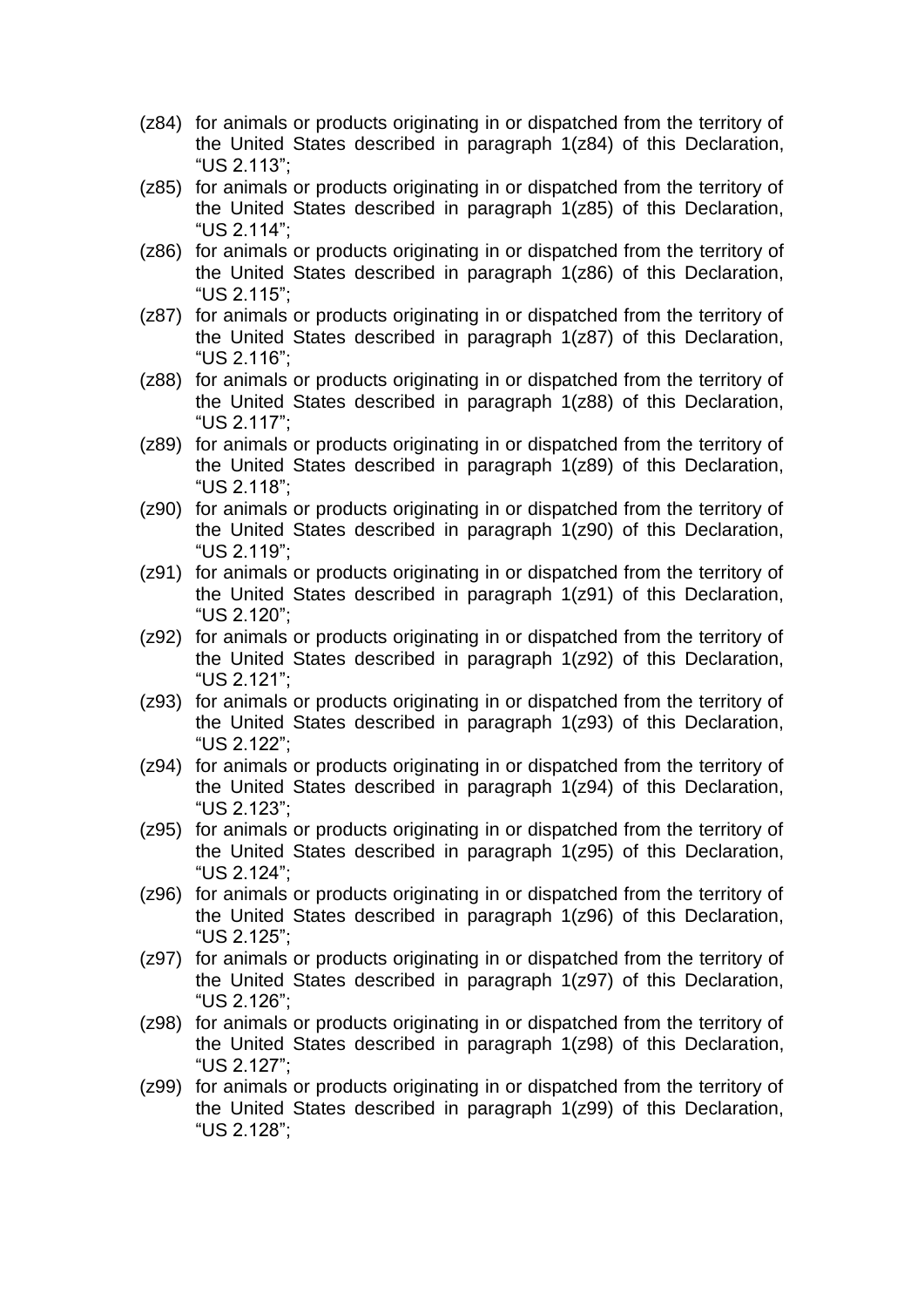- (z100)for animals or products originating in or dispatched from the territory of the United States described in paragraph 1(z100) of this Declaration, "US 2.129";
- (z101) for animals or products originating in or dispatched from the territory of the United States described in paragraph 1(z101) of this Declaration, "US 2.130";
- (z102) for animals or products originating in or dispatched from the territory of the United States described in paragraph 1(z102) of this Declaration, "US 2.131";
- (z103)for animals or products originating in or dispatched from the territory of the United States described in paragraph 1(z103) of this Declaration, "US 2.132";
- (z104) for animals or products originating in or dispatched from the territory of the United States described in paragraph 1(z104) of this Declaration, "US 2.133";
- (z105) for animals or products originating in or dispatched from the territory of the United States described in paragraph 1(z105) of this Declaration, "US 2.134";
- (z106) for animals or products originating in or dispatched from the territory of the United States described in paragraph 1(z106) of this Declaration, "US 2.135";
- (z107)for animals or products originating in or dispatched from the territory of the United States described in paragraph 1(z107) of this Declaration, "US 2.136";
- (z108)for animals or products originating in or dispatched from the territory of the United States described in paragraph 1(z108) of this Declaration, "US 2.137";
- (z109)for animals or products originating in or dispatched from the territory of the United States described in paragraph 1(z109) of this Declaration, "US 2.138";
- (z110) for animals or products originating in or dispatched from the territory of the United States described in paragraph 1(z110) of this Declaration, "US 2.139";
- (z111) for animals or products originating in or dispatched from the territory of the United States described in paragraph 1(z111) of this Declaration, "US 2.140";
- (z112) for animals or products originating in or dispatched from the territory of the United States described in paragraph 1(z112) of this Declaration, "US 2.141";
- (z113)for animals or products originating in or dispatched from the territory of the United States described in paragraph 1(z113) of this Declaration, "US 2.142";
- (z114) for animals or products originating in or dispatched from the territory of the United States described in paragraph 1(z114) of this Declaration, "US 2.143";
- (z115) for animals or products originating in or dispatched from the territory of the United States described in paragraph 1(z115) of this Declaration, "US 2.144";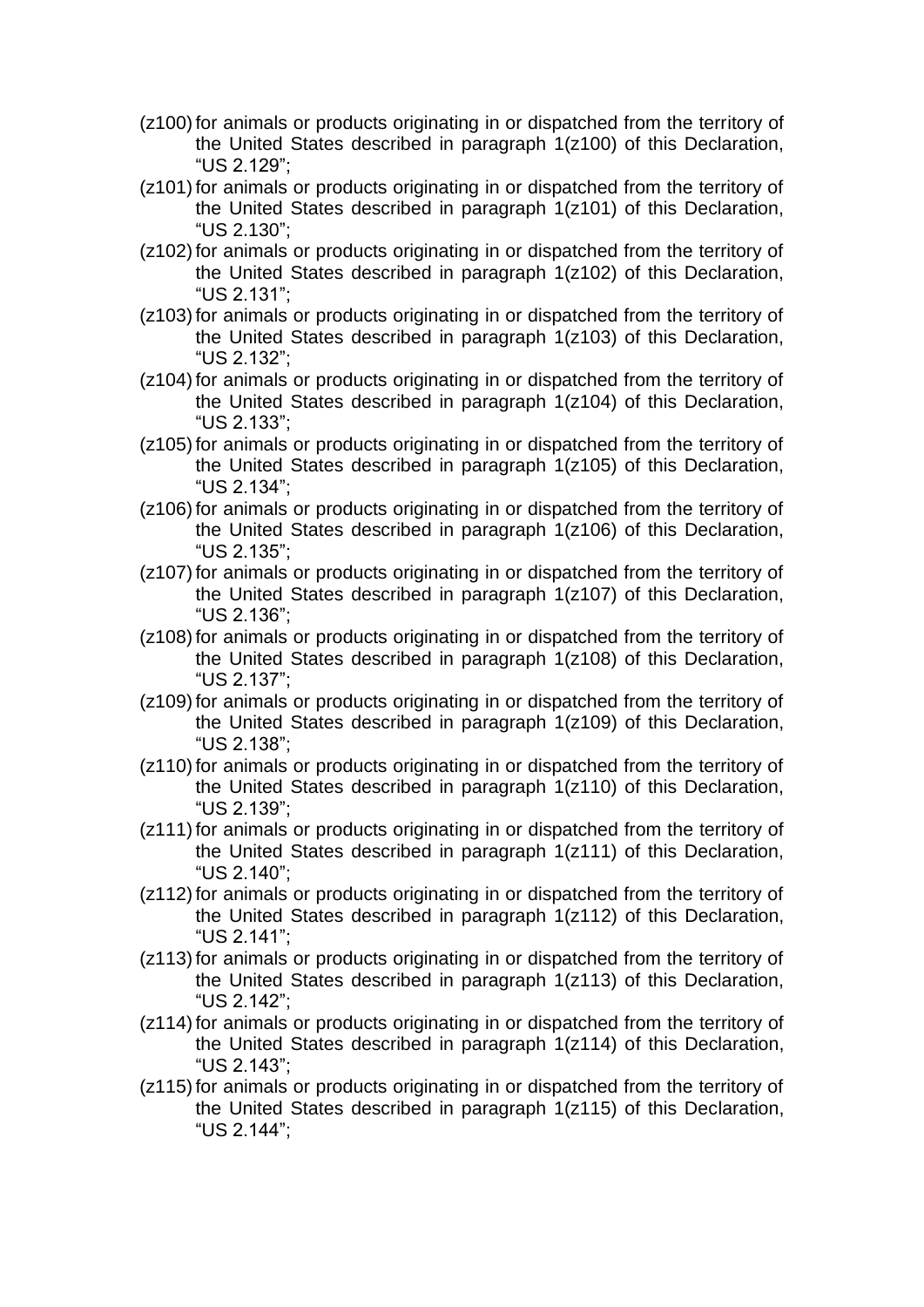- (z116) for animals or products originating in or dispatched from the territory of the United States described in paragraph 1(z116) of this Declaration, "US 2.145";
- (z117) for animals or products originating in or dispatched from the territory of the United States described in paragraph 1(z117) of this Declaration, "US 2.146";
- (z118) for animals or products originating in or dispatched from the territory of the United States described in paragraph 1(z118) of this Declaration, "US 2.147";
- (z119)for animals or products originating in or dispatched from the territory of the United States described in paragraph 1(z119) of this Declaration, "US 2.148";
- (z120)for animals or products originating in or dispatched from the territory of the United States described in paragraph 1(z120) of this Declaration, "US 2.149";
- (z121)for animals or products originating in or dispatched from the territory of the United States described in paragraph 1(z121) of this Declaration, "US 2.150";
- (z122)for animals or products originating in or dispatched from the territory of the United States described in paragraph 1(z122) of this Declaration, "US 2.151";
- (z123)for animals or products originating in or dispatched from the territory of the United States described in paragraph 1(z123) of this Declaration, "US 2.152";
- (z124) for animals or products originating in or dispatched from the territory of the United States described in paragraph 1(z124) of this Declaration, "US 2.153";
- (z125)for animals or products originating in or dispatched from the territory of the United States described in paragraph 1(z125) of this Declaration, "US 2.154";
- (z126) for animals or products originating in or dispatched from the territory of the United States described in paragraph 1(z126) of this Declaration, "US 2.155";
- (z127)for animals or products originating in or dispatched from the territory of the United States described in paragraph 1(z127) of this Declaration, "US 2.156";
- (z128)for animals or products originating in or dispatched from the territory of the United States described in paragraph 1(z128) of this Declaration, "US 2.157";
- (z129)for animals or products originating in or dispatched from the territory of the United States described in paragraph 1(z129) of this Declaration, "US 2.158";
- (z130) for animals or products originating in or dispatched from the territory of the United States described in paragraph 1(z130) of this Declaration, "US 2.159";
- (z131)for animals or products originating in or dispatched from the territory of the United States described in paragraph 1(z131) of this Declaration, "US 2.160";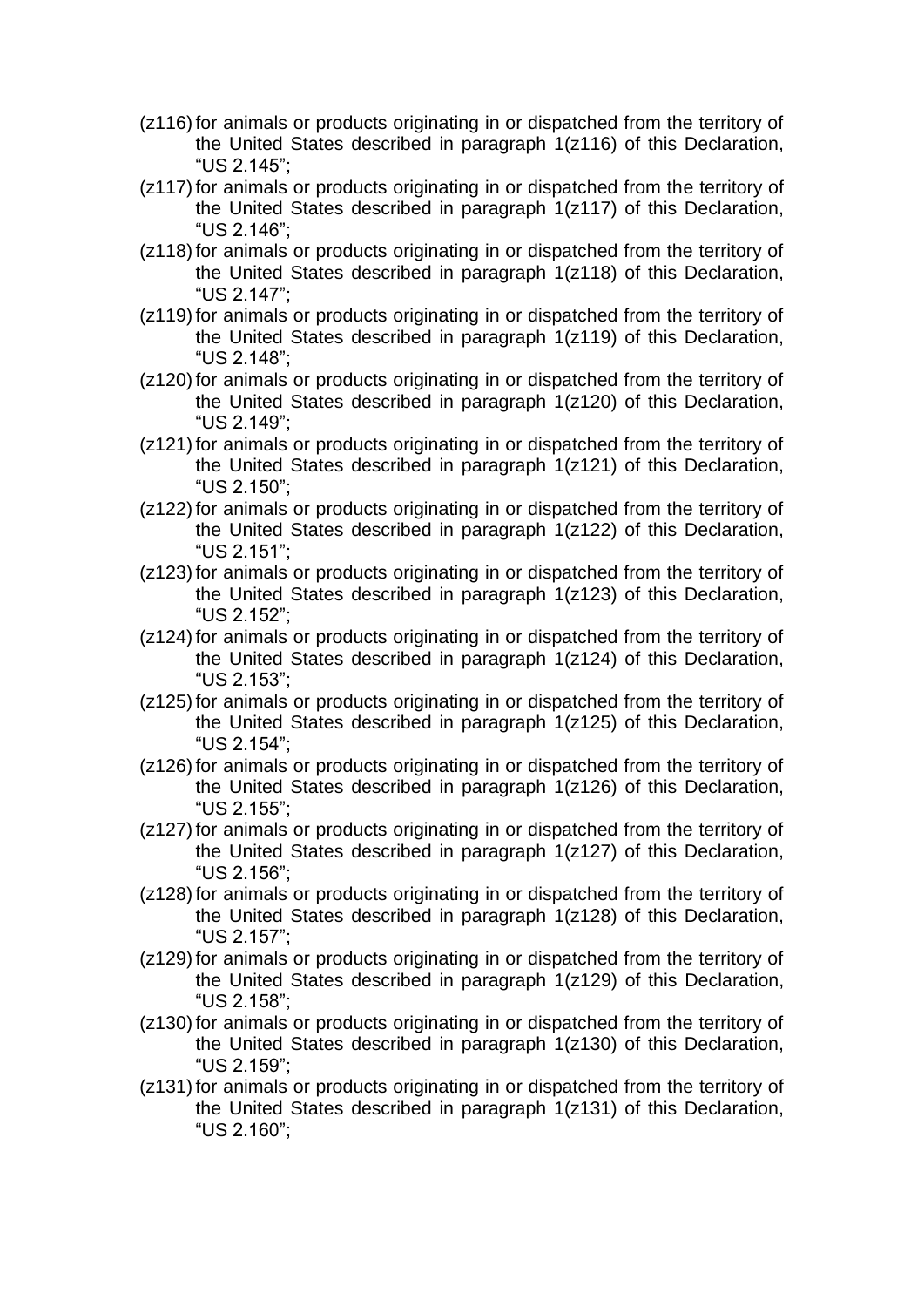- (z132)for animals or products originating in or dispatched from the territory of the United States described in paragraph 1(z132) of this Declaration, "US 2.161";
- (z133)for animals or products originating in or dispatched from the territory of the United States described in paragraph 1(z133) of this Declaration, "US 2.162";
- (z134) for animals or products originating in or dispatched from the territory of the United States described in paragraph 1(z134) of this Declaration, "US 2.163";
- (z135)for animals or products originating in or dispatched from the territory of the United States described in paragraph 1(z135) of this Declaration, "US 2.164";
- (z136) for animals or products originating in or dispatched from the territory of the United States described in paragraph 1(z136) of this Declaration, "US 2.165";
- (z137)for animals or products originating in or dispatched from the territory of the United States described in paragraph 1(z137) of this Declaration, "US 2.166";
- (z138)for animals or products originating in or dispatched from the territory of the United States described in paragraph 1(z138) of this Declaration, "US 2.167";
- (z139)for animals or products originating in or dispatched from the territory of the United States described in paragraph 1(z139) of this Declaration, "US 2.168";
- (z140) for animals or products originating in or dispatched from the territory of the United States described in paragraph 1(z140) of this Declaration, "US 2.169";
- (z141) for animals or products originating in or dispatched from the territory of the United States described in paragraph 1(z141) of this Declaration, "US 2.170";
- (z142) for animals or products originating in or dispatched from the territory of the United States described in paragraph 1(z142) of this Declaration, "US 2.171";
- (z143)for animals or products originating in or dispatched from the territory of the United States described in paragraph 1(z143) of this Declaration, "US 2.172";
- (z144) for animals or products originating in or dispatched from the territory of the United States described in paragraph 1(z144) of this Declaration, "US 2.173";
- (z145) for animals or products originating in or dispatched from the territory of the United States described in paragraph 1(z145) of this Declaration, "US 2.174";
- (z146) for animals or products originating in or dispatched from the territory of the United States described in paragraph 1(z146) of this Declaration, "US 2.175";
- (z147) for animals or products originating in or dispatched from the territory of the United States described in paragraph 1(z147) of this Declaration, "US 2.176";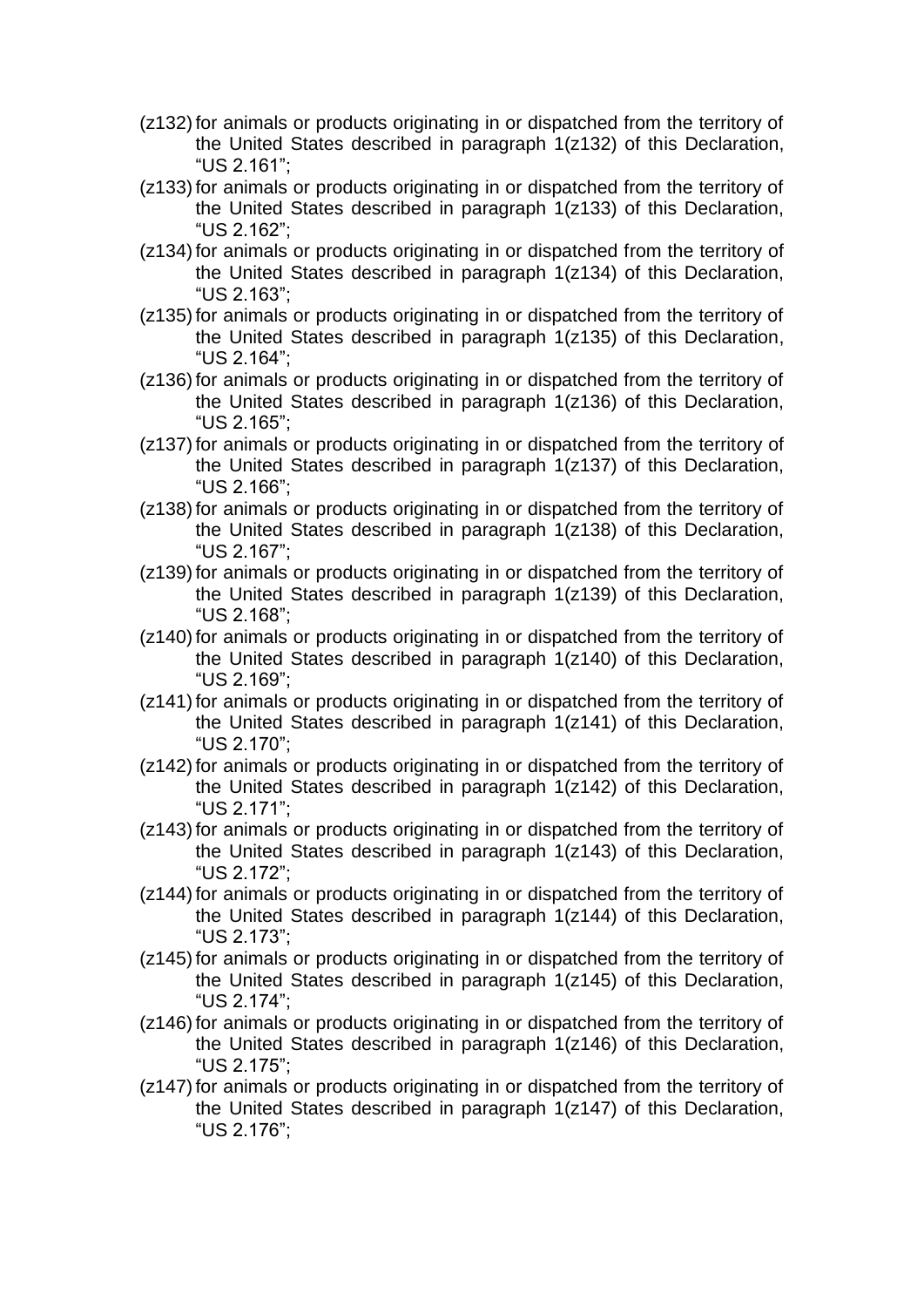- (z148) for animals or products originating in or dispatched from the territory of the United States described in paragraph 1(z148) of this Declaration, "US 2.177";
- (z149) for animals or products originating in or dispatched from the territory of the United States described in paragraph 1(z149) of this Declaration, "US 2.178";
- (z150) for animals or products originating in or dispatched from the territory of the United States described in paragraph 1(z150) of this Declaration, "US 2.179";
- (z151) for animals or products originating in or dispatched from the territory of the United States described in paragraph 1(z151) of this Declaration, "US 2.180";
- (z152) for animals or products originating in or dispatched from the territory of the United States described in paragraph 1(z152) of this Declaration, "US 2.181";
- (z153)for animals or products originating in or dispatched from the territory of the United States described in paragraph 1(z153) of this Declaration, "US 2.182";
- (z154) for animals or products originating in or dispatched from the territory of the United States described in paragraph 1(z154) of this Declaration, "US 2.183";
- (z155)for animals or products originating in or dispatched from the territory of the United States described in paragraph 1(z155) of this Declaration, "US 2.184";
- (z156) for animals or products originating in or dispatched from the territory of the United States described in paragraph 1(z156) of this Declaration, "US 2.185";
- (z157)for animals or products originating in or dispatched from the territory of the United States described in paragraph 1(z157) of this Declaration, "US 2.186";
- (z158)for animals or products originating in or dispatched from the territory of the United States described in paragraph 1(z158) of this Declaration, "US 2.187";
- (z159)for animals or products originating in or dispatched from the territory of the United States described in paragraph 1(z159) of this Declaration, "US 2.188";
- (z160) for animals or products originating in or dispatched from the territory of the United States described in paragraph 1(z160) of this Declaration, "US 2.189";
- (z161) for animals or products originating in or dispatched from the territory of the United States described in paragraph 1(z161) of this Declaration, "US 2.190";
- (z162) for animals or products originating in or dispatched from the territory of the United States described in paragraph 1(z162) of this Declaration, "US 2.191";
- (z163)for animals or products originating in or dispatched from the territory of the United States described in paragraph 1(z163) of this Declaration, "US 2.192";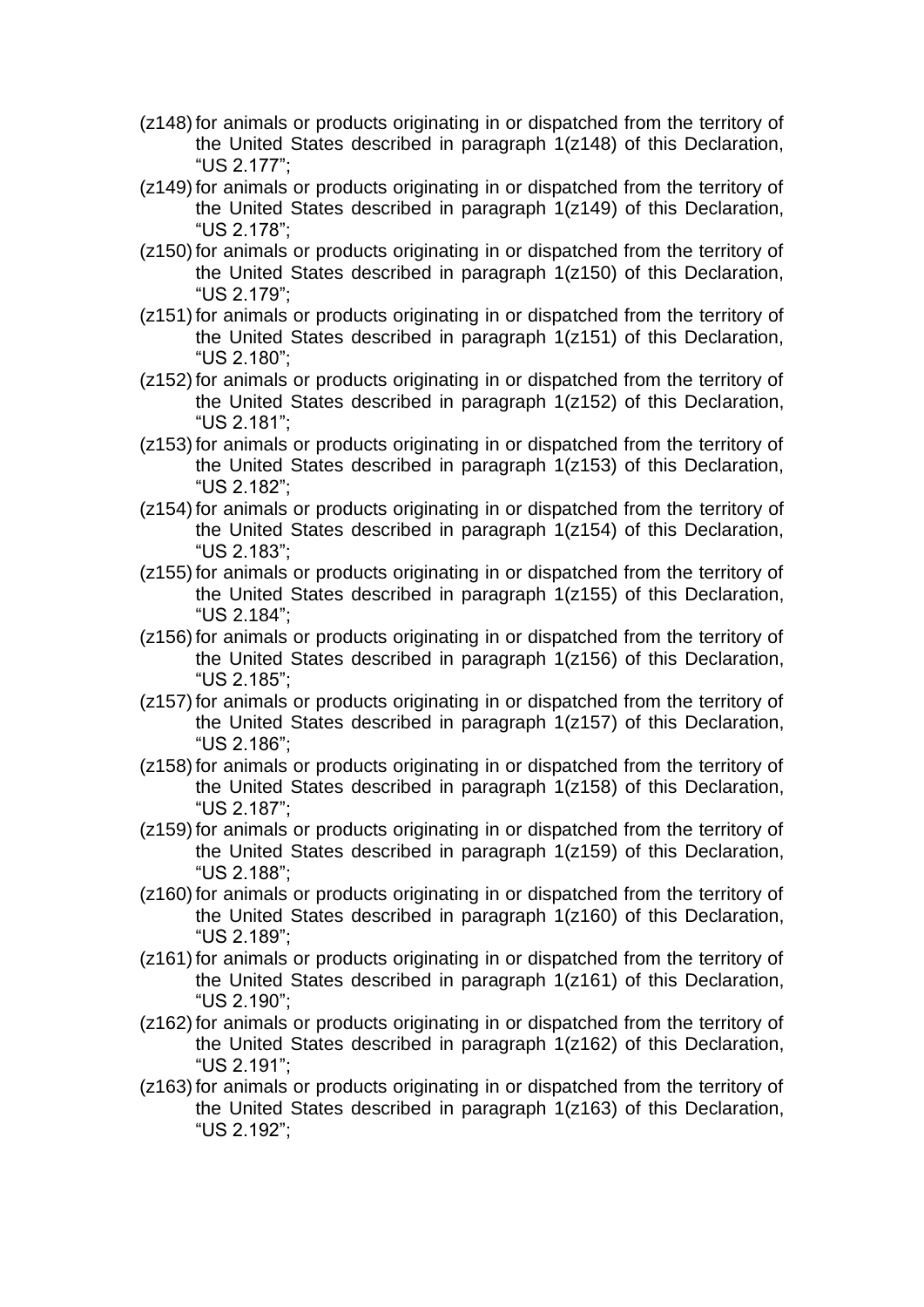- (z164) for animals or products originating in or dispatched from the territory of the United States described in paragraph 1(z164) of this Declaration, "US 2.193";
- (z165) for animals or products originating in or dispatched from the territory of the United States described in paragraph 1(z165) of this Declaration, "US 2.194";
- (z166) for animals or products originating in or dispatched from the territory of the United States described in paragraph 1(z166) of this Declaration, "US 2.195";
- (z167) for animals or products originating in or dispatched from the territory of the United States described in paragraph 1(z167) of this Declaration, "US 2.196";
- (z168) for animals or products originating in or dispatched from the territory of the United States described in paragraph 1(z168) of this Declaration, "US 2.197";
- (z169) for animals or products originating in or dispatched from the territory of the United States described in paragraph 1(z169) of this Declaration, "US 2.198";
- (z170) for animals or products originating in or dispatched from the territory of the United States described in paragraph 1(z170) of this Declaration, "US 2.199";
- (z171)for animals or products originating in or dispatched from the territory of the United States described in paragraph 1(z171) of this Declaration, "US 2.200";
- (z172) for animals or products originating in or dispatched from the territory of the United States described in paragraph 1(z172) of this Declaration, "US 2.201";
- (z173)for animals or products originating in or dispatched from the territory of the United States described in paragraph 1(z173) of this Declaration, "US 2.202";
- (z174) for animals or products originating in or dispatched from the territory of the United States described in paragraph 1(z174) of this Declaration, "US 2.203"; and
- (z175) for animals or products originating in or dispatched from the territory of the United States described in paragraph 1(z175) of this Declaration, "US 2.204".